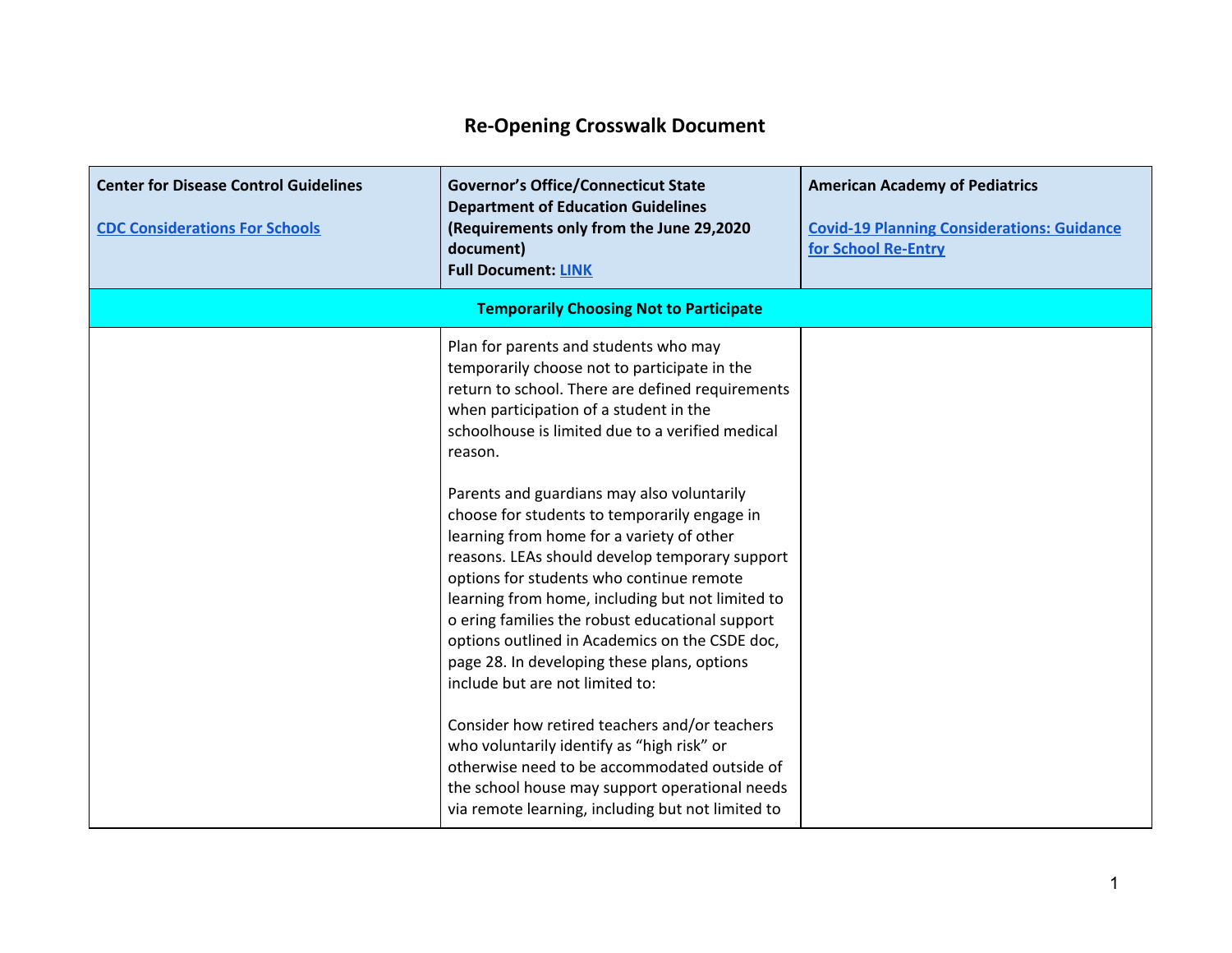|                                                                                                                                                                                                                                                                                                                                              | the following:<br>Working with students (virtually) who<br>are unable to attend school;<br>Developing and implementing district<br>professional development (PD) (virtual or<br>in person);<br>Assisting with continued PD to train<br>teachers who need assistance with best<br>practices for virtual teaching and<br>learning. See the CSDE doc, page 44<br>Serving as online tutors for those who<br>need additional assistance                                                                                                                                                             |                       |
|----------------------------------------------------------------------------------------------------------------------------------------------------------------------------------------------------------------------------------------------------------------------------------------------------------------------------------------------|------------------------------------------------------------------------------------------------------------------------------------------------------------------------------------------------------------------------------------------------------------------------------------------------------------------------------------------------------------------------------------------------------------------------------------------------------------------------------------------------------------------------------------------------------------------------------------------------|-----------------------|
|                                                                                                                                                                                                                                                                                                                                              | <b>School Liaison, Communication Plans, and Data Collection</b>                                                                                                                                                                                                                                                                                                                                                                                                                                                                                                                                |                       |
| <b>School Liaison</b><br>Designate a staff person to be responsible for<br>responding to COVID-19 community response<br>efforts (e.g. sitting on community response<br>committees)<br>Consider participating with local authorities in<br>broader COVID-19 community response efforts<br>(e.g. sitting on community response<br>committees.) | <b>School Liaison</b><br>Designate an employee to serve as the COVID-19<br>Health and Safety Compliance Liaison. This<br>designated person will be responsible for<br>engaging with students, parents, faculty, staff,<br>and administrators to answer questions or<br>concerns about health and safety requirements<br>regarding COVID-19 concerns (e.g. school nurse)<br>All school staff and families should know and<br>have the contact information for the designee.<br>The role can be assigned to an administrator or<br>something with the authority to address<br>compliance issues. | <b>School Liaison</b> |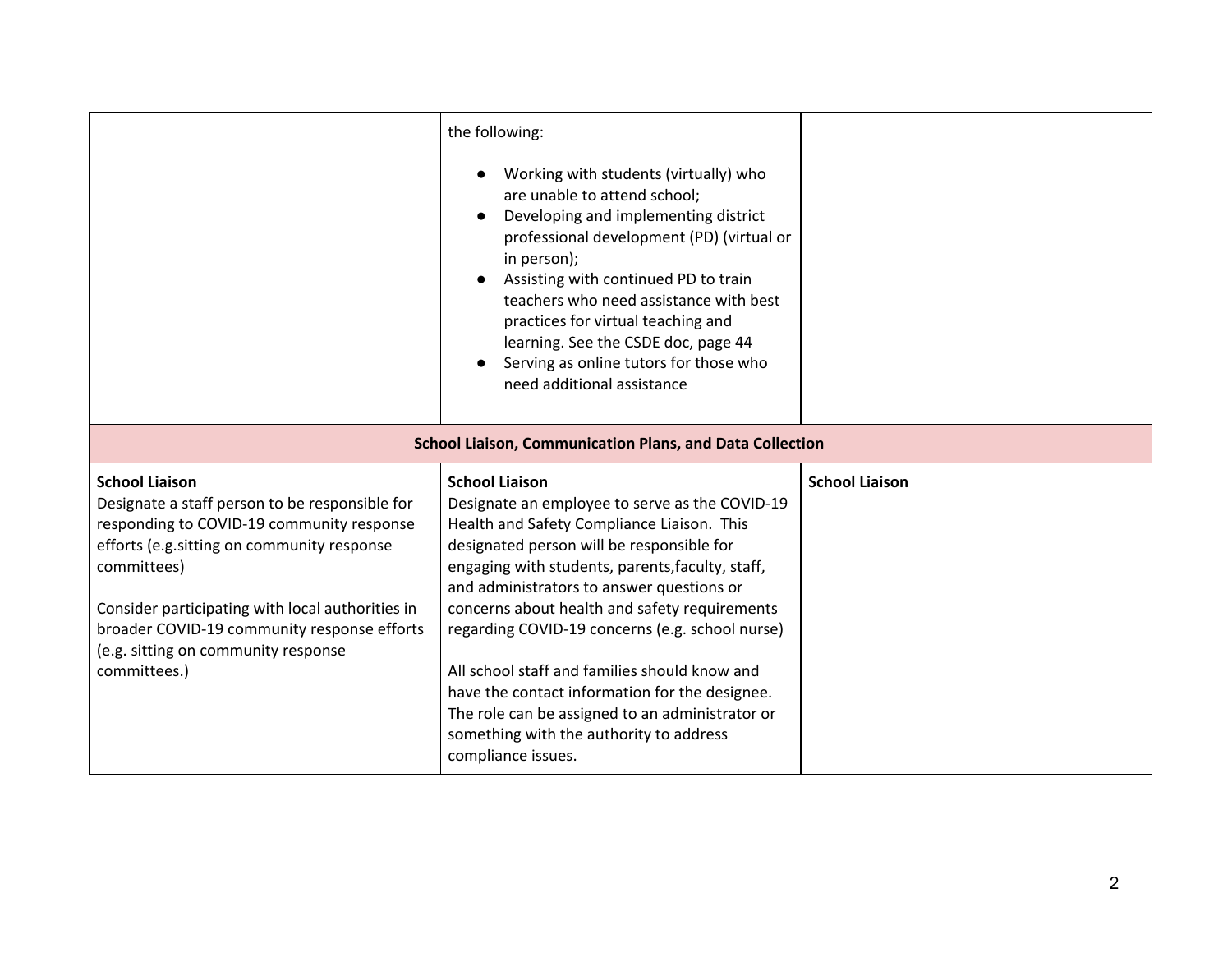| <b>Communications Plan:</b><br>Notifying staff, families, and the public of school<br>closures and any restrictions in place to limit<br>COVID-19 exposure (e.g., limited hours of<br>operation). | <b>Communications Plan:</b><br>Put systems in place to communicate the most<br>up to date policies and protocols related to the<br>considerations herein, for staff, students, and<br>families. Schools should leverage multiple<br>communication methods (mail, e-mail, phone<br>calls, text messaging, social media, LEA and<br>school websites). Ensure all policies and<br>protocols are clearly marked with version and<br>date, as they may change over time. Consider a<br>COVID-19 landing page in which communication<br>and guidance can be updated regularly.<br>Make communications plans available in relevant<br>languages of families in the community, as well<br>as accessible to those with visual and/or hearing<br>impairments.<br>Ensure the development of plans for ongoing<br>two-way communication with the school<br>community (staff, families, and students) about<br>any new policies and/or protocols prior to<br>reopening, any time there is a significant policy<br>change, and upon re-entry if a school closes<br>temporarily<br>during the year. This should include feedback<br>and consultation regarding the implementation<br>of those policies.<br>Develop expectations around frequency of<br>communication, and ensure detailed updates are<br>provided any time critical information regarding<br>policies, protocols, or health data changes. | <b>Communications Plan:</b> |
|---------------------------------------------------------------------------------------------------------------------------------------------------------------------------------------------------|--------------------------------------------------------------------------------------------------------------------------------------------------------------------------------------------------------------------------------------------------------------------------------------------------------------------------------------------------------------------------------------------------------------------------------------------------------------------------------------------------------------------------------------------------------------------------------------------------------------------------------------------------------------------------------------------------------------------------------------------------------------------------------------------------------------------------------------------------------------------------------------------------------------------------------------------------------------------------------------------------------------------------------------------------------------------------------------------------------------------------------------------------------------------------------------------------------------------------------------------------------------------------------------------------------------------------------------------------------------------------------------------|-----------------------------|
|                                                                                                                                                                                                   |                                                                                                                                                                                                                                                                                                                                                                                                                                                                                                                                                                                                                                                                                                                                                                                                                                                                                                                                                                                                                                                                                                                                                                                                                                                                                                                                                                                            | 3                           |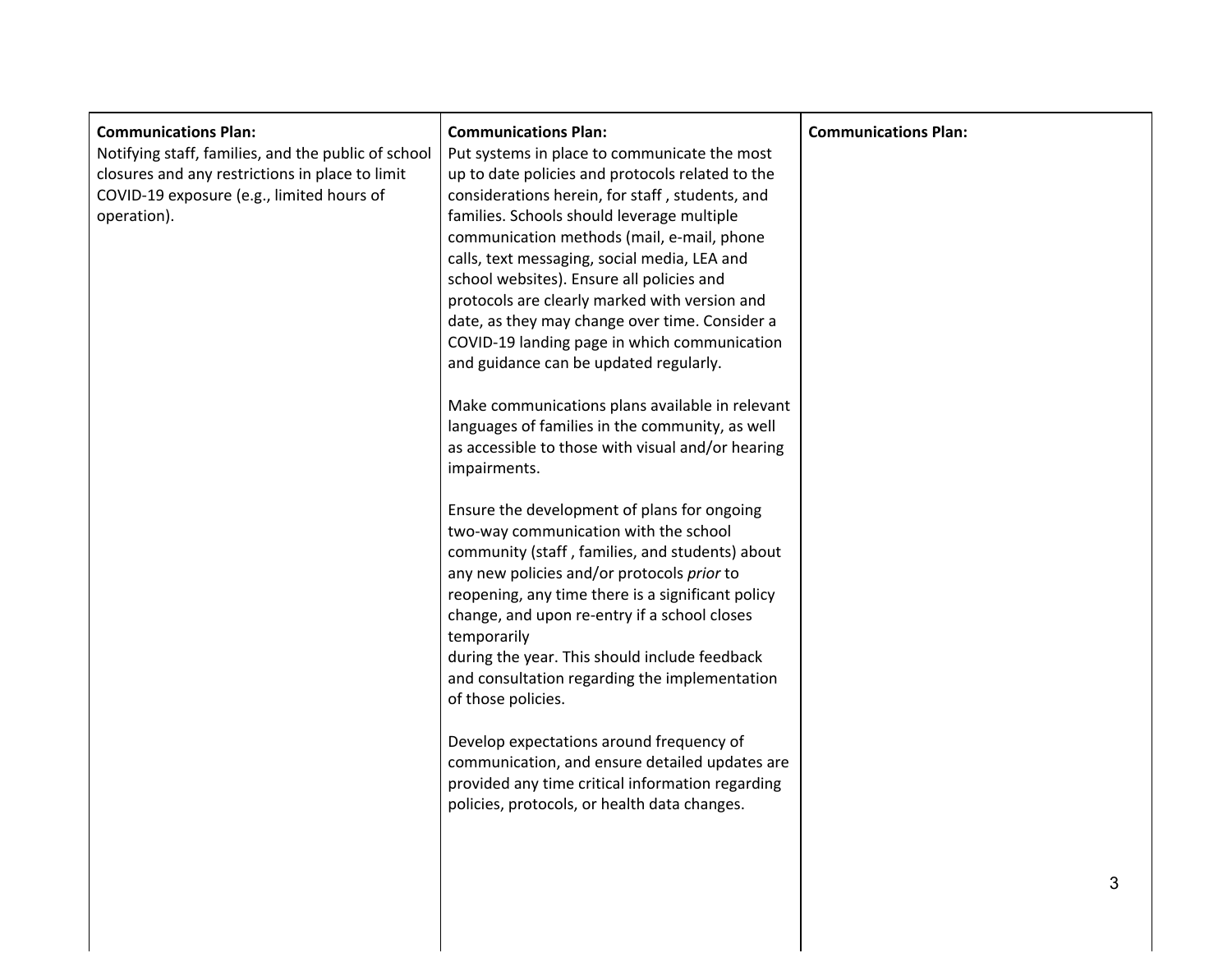| Put in place a plan for how the community will<br>be notified of any changed policies, need to<br>cancel classes, or other changes or restrictions.<br>Make plans easily accessible, including but not<br>limited to being visible on the main landing page<br>of the LEA and school websites.<br>Ensure these baseline<br>requirements related to communication are the<br>overarching principles applied to other<br>communication plans referenced in this<br>document. |  |
|----------------------------------------------------------------------------------------------------------------------------------------------------------------------------------------------------------------------------------------------------------------------------------------------------------------------------------------------------------------------------------------------------------------------------------------------------------------------------|--|
| <b>Data Collection:</b><br>Prioritize gathering information from families<br>prior to reopening. Collect information from<br>families to properly plan for resuming classes in<br>the fall. For example, assess whether certain<br>families will choose not to participate and<br>instead continue with remote learning, and, if so,<br>how that may affect facilities and operations<br>planning.                                                                         |  |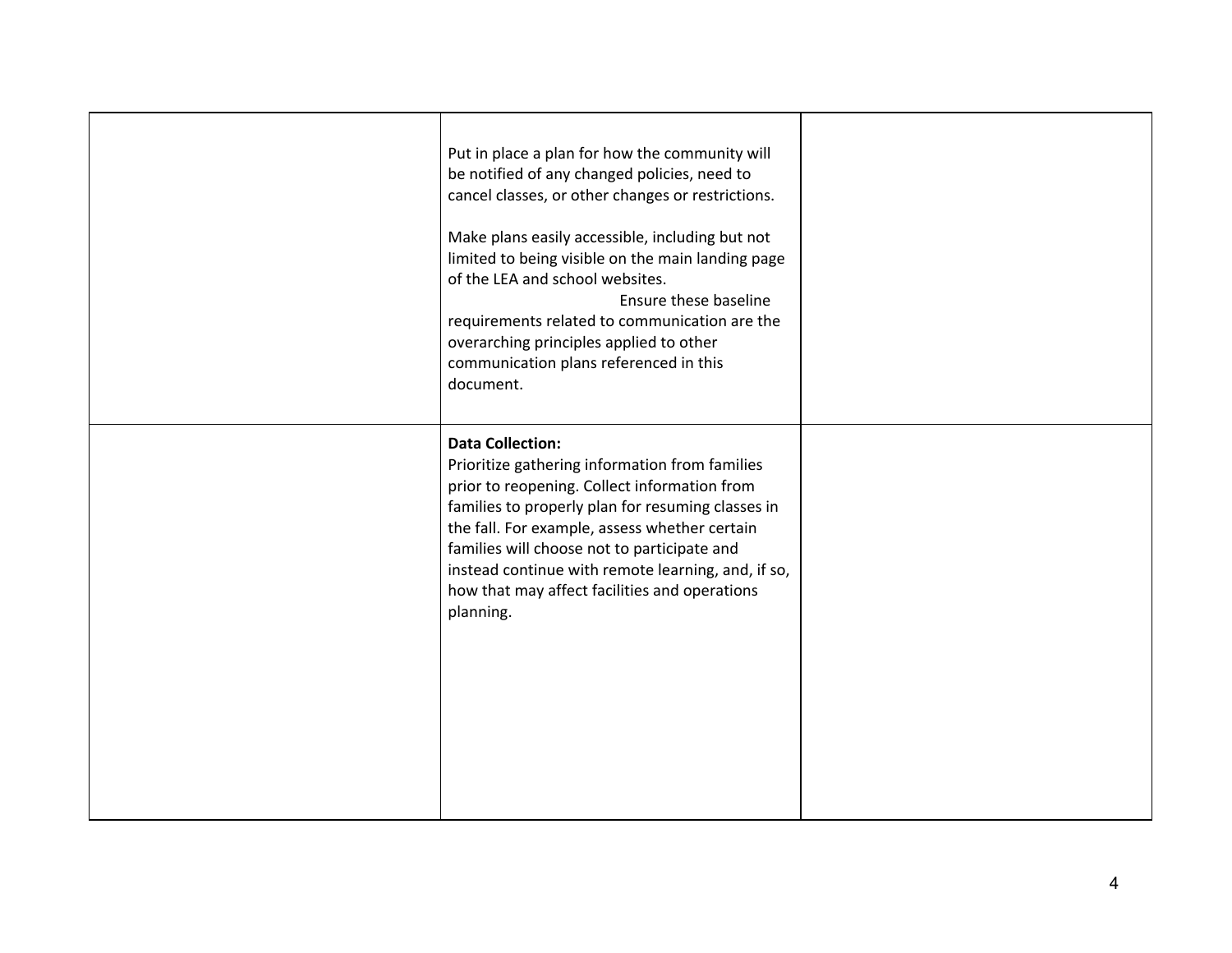|                                                                                                                                                                                                | <b>Operations</b>                                                                                                                                                                                                                                                                                                                                                                                                                                                                                                                                                                                                                                                                                                                                                                               |                                                                                                                                                                                                                                                                                                                                                                                                                                                                                                                                                                                                                                                                                                                                                                                                                                                                                                          |
|------------------------------------------------------------------------------------------------------------------------------------------------------------------------------------------------|-------------------------------------------------------------------------------------------------------------------------------------------------------------------------------------------------------------------------------------------------------------------------------------------------------------------------------------------------------------------------------------------------------------------------------------------------------------------------------------------------------------------------------------------------------------------------------------------------------------------------------------------------------------------------------------------------------------------------------------------------------------------------------------------------|----------------------------------------------------------------------------------------------------------------------------------------------------------------------------------------------------------------------------------------------------------------------------------------------------------------------------------------------------------------------------------------------------------------------------------------------------------------------------------------------------------------------------------------------------------------------------------------------------------------------------------------------------------------------------------------------------------------------------------------------------------------------------------------------------------------------------------------------------------------------------------------------------------|
| <b>Classroom layout:</b>                                                                                                                                                                       | <b>Classroom layout:</b>                                                                                                                                                                                                                                                                                                                                                                                                                                                                                                                                                                                                                                                                                                                                                                        | <b>Classroom layout:</b>                                                                                                                                                                                                                                                                                                                                                                                                                                                                                                                                                                                                                                                                                                                                                                                                                                                                                 |
| Space seating/desks at least six feet apart.<br>Turn desks to face in the same direction (rather<br>than facing each other), or have students sit on<br>only one side of tables, spaced apart. | Maximize social distancing between student<br>workstations, achieving six feet where feasible,<br>when determining classroom layout.<br>Desks should face in the same direction or<br>students should sit on only one side of a table,<br>spaced apart.<br>Maximize space between the teacher and<br>students due to the risk of increased droplets<br>from teachers during instruction. If a teacher<br>removes face covering or mask during<br>instruction, spacing should be increased beyond<br>six feet. For teachers who stay seated, a physical<br>barrier may be an effective option.<br>Where necessary, assess other space that may be<br>repurposed for instruction in the school,<br>municipal or other community space, or if the<br>school will require additional modular space. | Desks should be placed three to six feet apart<br>when feasible (if this reduces the amount of<br>time children are present in school, harm may<br>outweigh potential benefits).<br>Strict adherence to a specific size of student<br>groups (eg, 10 per classroom, 15 per classroom,<br>etc) should be discouraged in favor of other risk<br>mitigation strategies.<br>Teachers should maintain six feet from students<br>when possible and if not disruptive to the<br>educational process.<br>Assign lockers by cohort or eliminate lockers<br>altogether.<br>Adults and adult staff within schools should<br>attempt to maintain a distance of six feet from<br>other persons as much as possible, particularly<br>around other adult staff.<br>It is strongly recommended, meetings and<br>curriculum planning should take place virtually<br>if possible.<br>Utilize outdoor spaces when possible. |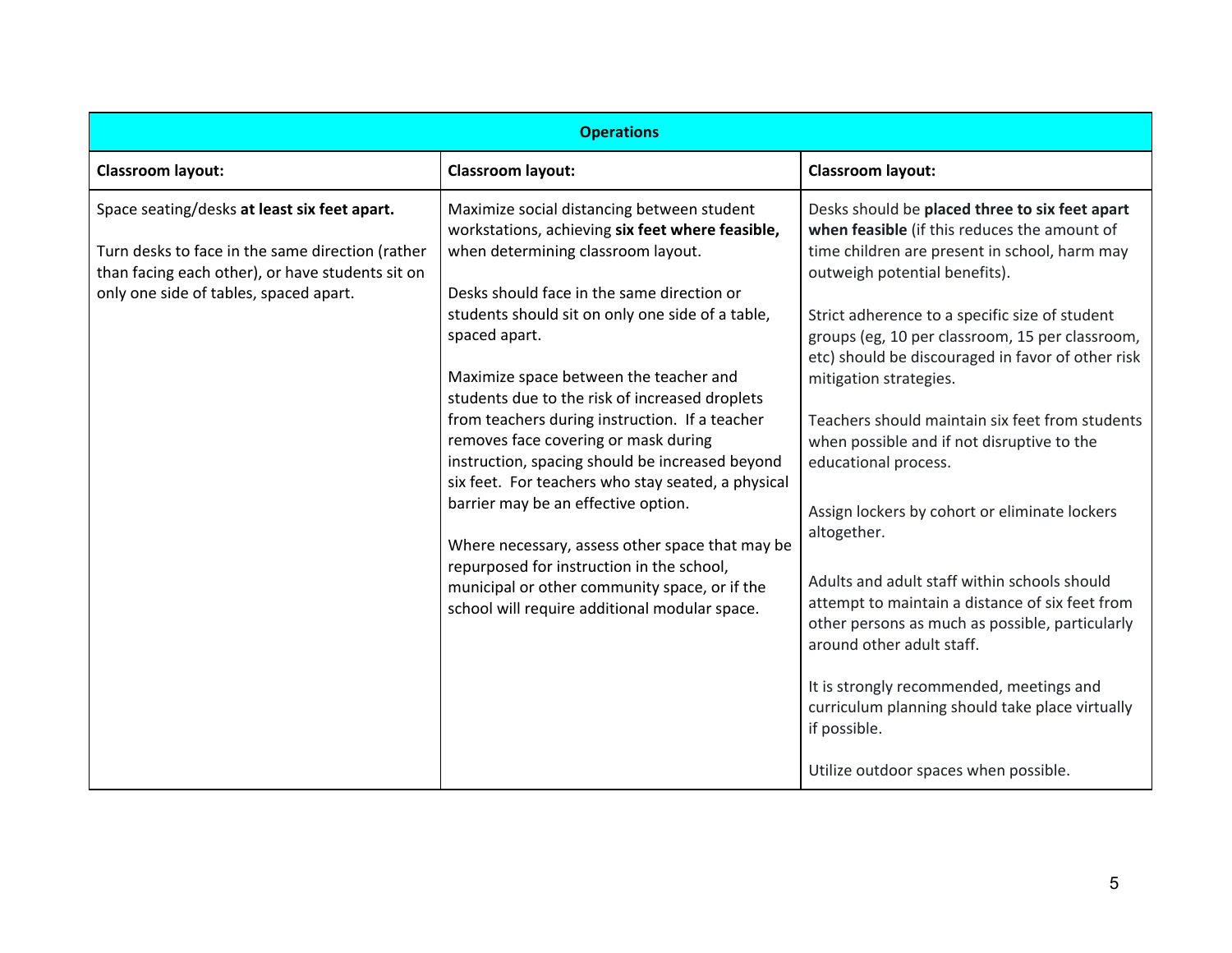| <b>Cohorting</b>                                                                                                                                                                                                                                                                                                                                                                                                                                                                 | <b>Cohorting</b>                        | <b>Cohorting</b>                                                                                                                                                                                                                                                           |
|----------------------------------------------------------------------------------------------------------------------------------------------------------------------------------------------------------------------------------------------------------------------------------------------------------------------------------------------------------------------------------------------------------------------------------------------------------------------------------|-----------------------------------------|----------------------------------------------------------------------------------------------------------------------------------------------------------------------------------------------------------------------------------------------------------------------------|
| Ensure that student and staff groupings are as<br>static as possible by having the same group of<br>children stay with the same staff (all day for<br>young children, and as much as possible for<br>older children).<br>Limit mixing between groups if possible.<br>Stagger arrival and drop-off times or locations<br>by cohort or put in place other protocols to<br>limit contact between cohorts and direct<br>contact with parents as much as possible.                    | Cohorting not required, but encouraged. | Have teachers rotate instead of students when<br>feasible.<br>Cohort classes to minimize crossover among<br>children and adults within the school; the exact<br>size of the cohort may vary, often dependent<br>on local or state health department guidance.              |
| <b>Physical Barriers and Guides</b>                                                                                                                                                                                                                                                                                                                                                                                                                                              |                                         | <b>Physical Barriers</b>                                                                                                                                                                                                                                                   |
| Install physical barriers, such as sneeze guards<br>and partitions, particularly in areas where it is<br>difficult for individuals to remain at least six<br>feet apart (e.g., reception desks).<br>Provide physical guides, such as tape on floors<br>or sidewalks and signs on walls, to ensure that<br>staff and children remain at least six feet apart<br>in lines and at other times (e.g. guides for<br>creating "one way routes" in hallways).<br><b>Communal Spaces</b> |                                         | Physical barriers, such as plexiglass, should be<br>considered in reception areas and employee<br>workspaces where the environment does not<br>accommodate physical distancing, and<br>congregating in shared spaces, such as staff<br>lounge areas, should be discouraged |
| Close communal use shared spaces such as<br>dining halls and playgrounds with shared<br>playground equipment if possible; otherwise,                                                                                                                                                                                                                                                                                                                                             |                                         |                                                                                                                                                                                                                                                                            |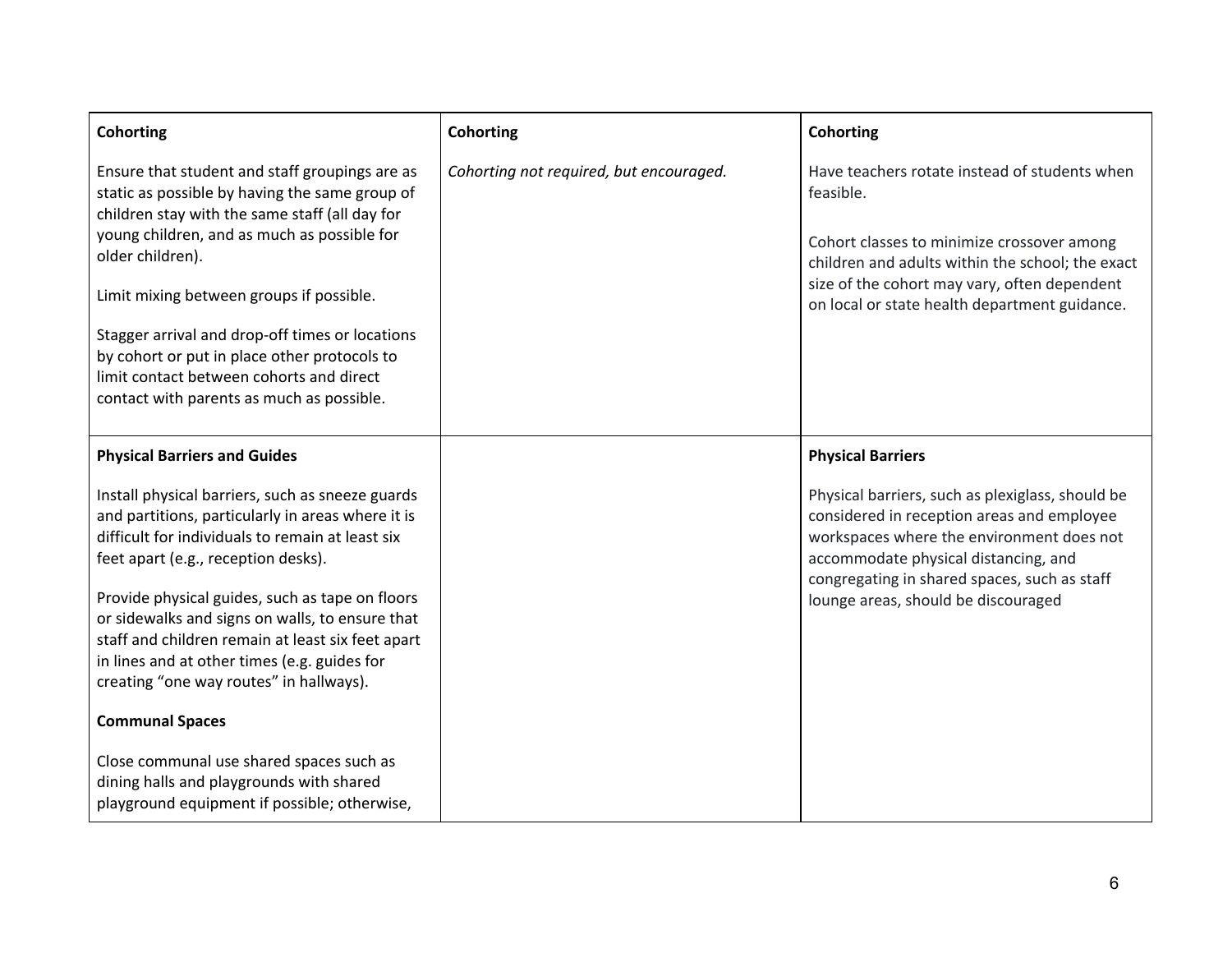| stagger use and clean and disinfect between<br>use.<br>Add physical barriers, such as plastic flexible<br>screens, between bathroom sinks especially<br>when they cannot be at least six feet apart.<br>Reopening of Facilities Before the First Day of                                                                                                                                                                                                                                                                                                                                                                                                                                                                                                                                                                         | Reopening of Facilities Before the First Day of                                       | Reopening of Facilities Before the First Day of                                                                                                                                                                                                                                                                                                                                                                                                                                                                                                                                                                                                                                                                                                                                                                                                                                                                                                                   |
|---------------------------------------------------------------------------------------------------------------------------------------------------------------------------------------------------------------------------------------------------------------------------------------------------------------------------------------------------------------------------------------------------------------------------------------------------------------------------------------------------------------------------------------------------------------------------------------------------------------------------------------------------------------------------------------------------------------------------------------------------------------------------------------------------------------------------------|---------------------------------------------------------------------------------------|-------------------------------------------------------------------------------------------------------------------------------------------------------------------------------------------------------------------------------------------------------------------------------------------------------------------------------------------------------------------------------------------------------------------------------------------------------------------------------------------------------------------------------------------------------------------------------------------------------------------------------------------------------------------------------------------------------------------------------------------------------------------------------------------------------------------------------------------------------------------------------------------------------------------------------------------------------------------|
| <b>Classes:</b>                                                                                                                                                                                                                                                                                                                                                                                                                                                                                                                                                                                                                                                                                                                                                                                                                 | <b>Classes:</b>                                                                       | <b>Classes:</b>                                                                                                                                                                                                                                                                                                                                                                                                                                                                                                                                                                                                                                                                                                                                                                                                                                                                                                                                                   |
| Clean and disinfect frequently touched surfaces<br>(e.g. playground equipment, door handles, sink<br>handles, drinking fountains) within the school<br>and on school buses at least daily or between<br>use as much as possible.<br>Use of shared objects (e.g., gym or physical<br>education equipment, art supplies, toys, games)<br>should be limited when possible, or cleaned<br>between use.<br>Ensure safe and correct use and storage of<br>cleaning and disinfection products<br>, including storing products securely away from<br>children. Use products that meet EPA<br>disinfection criteria<br>Cleaning products should not be used near<br>children, and staff should ensure that there is<br>adequate ventilation when using these<br>products to prevent children or themselves<br>from inhaling toxic fumes. | Comply with DPH Guidance for Cleaning and<br>Disinfecting of Schools during COVID-19. | Cleaning should be performed per established<br>protocols followed by disinfection when<br>appropriate. Normal cleaning with soap and<br>water decreases the viral load and optimizes<br>the efficacy of disinfectants. When using<br>disinfectants, the manufacturers' instructions<br>must be followed, including duration of dwell<br>time, use of personal protective equipment<br>(PPE), if indicated, and proper ventilation. The<br>use of EPA approved disinfectants against<br>COVID-19 is recommended (EPA List N). When<br>possible, only products labeled as safe for<br>humans and the environment (eg, Safer or<br>Designed for the Environment), containing<br>active ingredients such as hydrogen peroxide,<br>ethanol, citric acid, should be selected from this<br>list, because they are less toxic, are not strong<br>respiratory irritants or asthma triggers, and<br>have no known carcinogenic, reproductive, or<br>developmental effects. |
|                                                                                                                                                                                                                                                                                                                                                                                                                                                                                                                                                                                                                                                                                                                                                                                                                                 |                                                                                       | When EPA-approved disinfectants are not<br>available, alternative disinfectants such as                                                                                                                                                                                                                                                                                                                                                                                                                                                                                                                                                                                                                                                                                                                                                                                                                                                                           |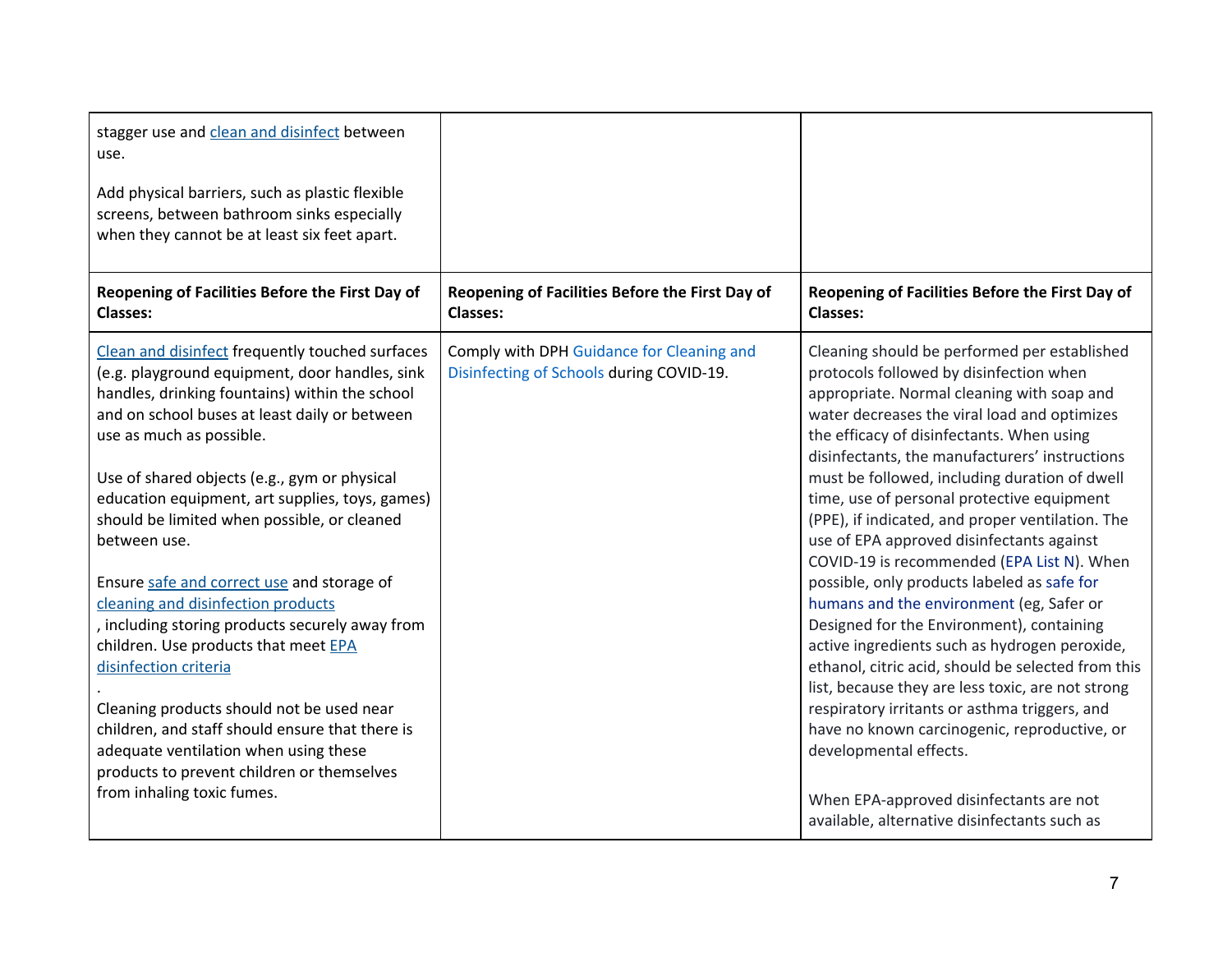| <b>Water Systems</b><br>To minimize the risk of Legionnaires disease<br>and other diseases associated with water, take<br>steps to ensure that all water systems and<br>features (e.g. sink faucets, drinking fountains,<br>decorative fountains) are safe to use after a<br>prolonged facility shutdown. Drinking fountains<br>should be cleaned and sanitized, but encourage<br>staff and students to bring their own water to<br>minimize use and touching of water fountains.<br><b>Adequate Supplies</b> | Comply with DPH Return to Service Guidance for<br><b>Building Water Systems.</b> | diluted bleach or 70% alcohol solutions can be<br>used. Children should not be present when<br>disinfectants are in use and should not<br>participate in disinfecting activities. Most of<br>these products are not safe for use by children,<br>whose "hand-to-mouth" behaviors and<br>frequent touching of their face and eyes put<br>them at higher risk for toxic exposures. If<br>disinfection is needed while children are in the<br>classroom, adequate ventilation should be in<br>place and non irritating products should be<br>used. Disinfectants such as bleach and those                                                                                                                                                                                                                                                                                                                                                                                           |
|---------------------------------------------------------------------------------------------------------------------------------------------------------------------------------------------------------------------------------------------------------------------------------------------------------------------------------------------------------------------------------------------------------------------------------------------------------------------------------------------------------------|----------------------------------------------------------------------------------|----------------------------------------------------------------------------------------------------------------------------------------------------------------------------------------------------------------------------------------------------------------------------------------------------------------------------------------------------------------------------------------------------------------------------------------------------------------------------------------------------------------------------------------------------------------------------------------------------------------------------------------------------------------------------------------------------------------------------------------------------------------------------------------------------------------------------------------------------------------------------------------------------------------------------------------------------------------------------------|
| Support healthy hygiene behaviors by providing<br>adequate supplies, including soap, hand<br>sanitizer with at least 60 percent alcohol (for<br>staff and older children who can safely use<br>hand sanitizer), paper towels, tissues,<br>disinfectant wipes, cloth face coverings (as<br>feasible) and no-touch/foot-pedal trash cans.                                                                                                                                                                       |                                                                                  | containing quaternary ammonium compounds<br>or "Quats" should not be used when children<br>and adolescents are present, because these are<br>known respiratory irritants.<br>In general, elimination of high-touch surfaces is<br>preferable to frequent cleaning. For example,<br>classroom doors can be left open rather than<br>having students open the door when entering<br>and leaving the classroom or the door can be<br>closed once all students have entered followed<br>by hand sanitizing. As part of increasing social<br>distance between students and surfaces<br>requiring regular cleaning, schools could also<br>consider eliminating the use of lockers,<br>particularly if they are located in shared spaces<br>or hallways, making physical distancing more<br>challenging. If schools decide to use this<br>strategy, it should be done within the context of<br>ensuring that students are not forced to<br>transport unreasonable numbers of books back |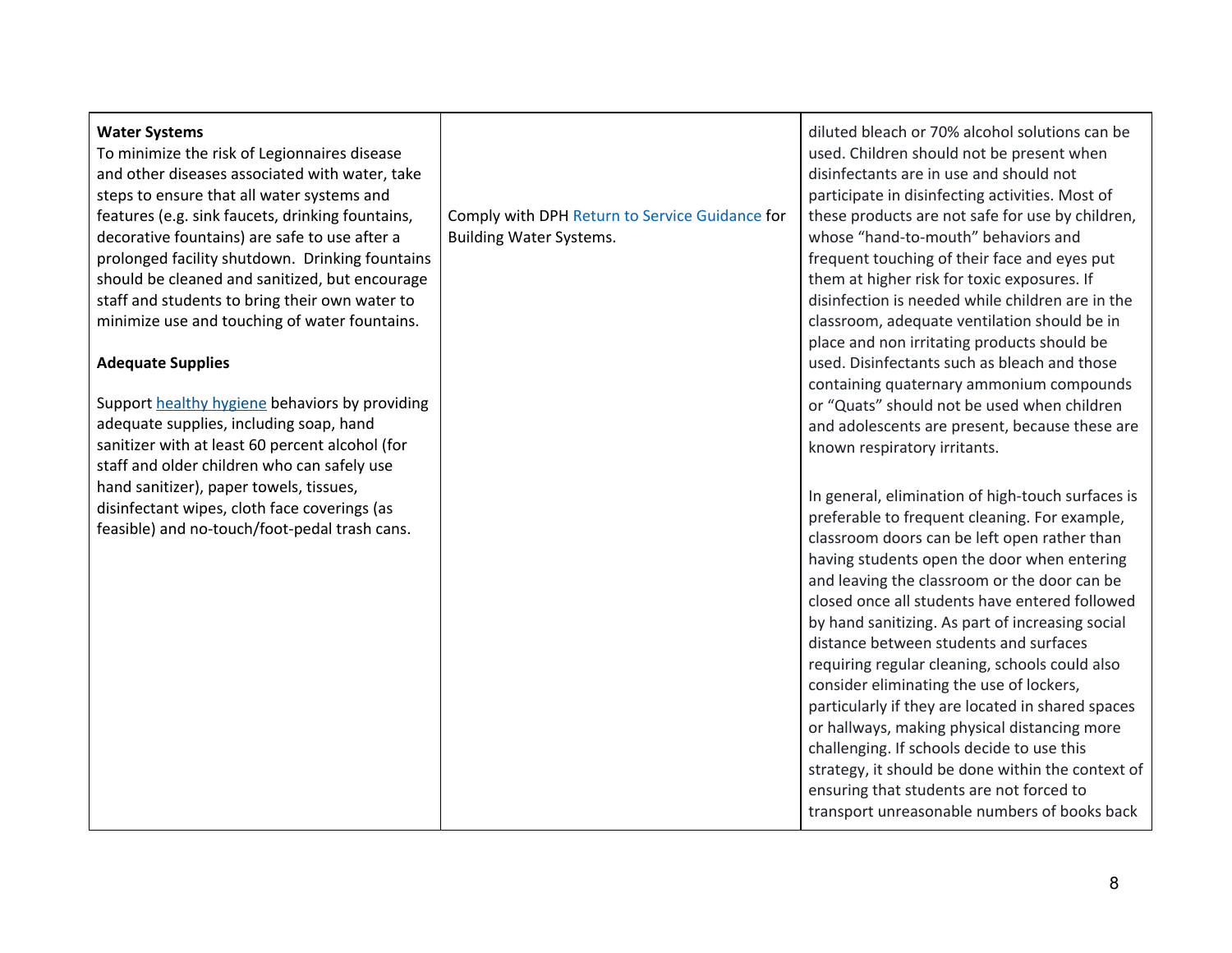|                                                                                                                                                                                                                                                                                                                                                                                   | and forth from school on a regular basis.                                                                                                                                                                                                                                                                                                   |
|-----------------------------------------------------------------------------------------------------------------------------------------------------------------------------------------------------------------------------------------------------------------------------------------------------------------------------------------------------------------------------------|---------------------------------------------------------------------------------------------------------------------------------------------------------------------------------------------------------------------------------------------------------------------------------------------------------------------------------------------|
| <b>Shared Objects</b><br>Discourage sharing of items that are difficult to<br>clean or disinfect.<br>Keep each child's belongings separated from<br>others' and in individually labeled containers,<br>cubbies, or areas.                                                                                                                                                         | When elimination is not possible, surfaces that<br>are used frequently, such as drinking fountains,<br>door handles, sinks and faucet handles, etc,<br>should be cleaned and disinfected at least daily<br>and as often as possible. Bathrooms, in<br>particular, should receive frequent cleaning and<br>disinfection.                     |
| Ensure adequate supplies to minimize sharing<br>of high touch materials to the extent possible<br>(e.g., assigning each student their own art<br>supplies, equipment) or limit use of supplies<br>and equipment by one group of children at a<br>time and clean and disinfect between use.<br>Avoid sharing electronic devices, toys, books,<br>and other games or learning aids. | <b>Shared objects:</b><br>Shared equipment including computer<br>equipment, keyboards, art supplies, and play or<br>gym equipment should also be disinfected<br>frequently. Hand washing should be promoted<br>before and after touching shared equipment.<br>Computer keyboard covers can be used to<br>facilitate cleaning between users. |
|                                                                                                                                                                                                                                                                                                                                                                                   | Routine cleaning practices should be used for<br>indoor areas that have not been used for seven<br>or more days or outdoor equipment. Surfaces<br>that are not high touch, such as bookcases,<br>cabinets, wall boards, or drapes should be<br>cleaned following standard protocol. The same<br>applies to floors or carpeted areas.        |
|                                                                                                                                                                                                                                                                                                                                                                                   | Outdoor playgrounds/natural play areas only<br>need routine maintenance, and hand hygiene<br>should be emphasized before and after use of<br>these spaces. Outdoor play equipment with                                                                                                                                                      |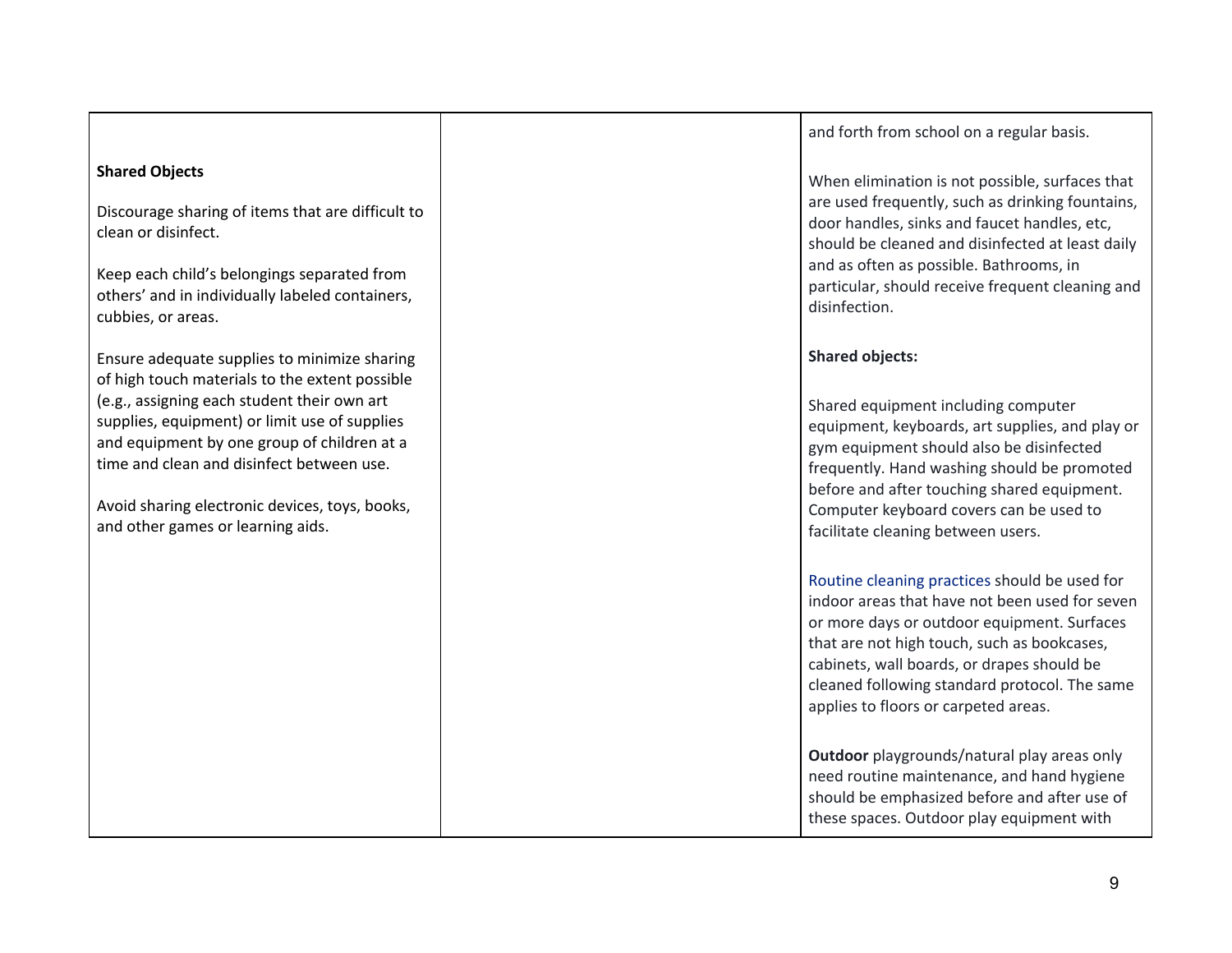| <b>Signs and Messages:</b><br><b>Signs and Messages:</b><br><b>Signs and Messages:</b><br>Post signs in highly visible locations (e.g., school<br>Ensure all signs and messages related to stopping<br>the spread are accessible for students with<br>entrances, restrooms) that promote everyday<br>disabilities and in languages appropriate for the<br>protective measures<br>and describe how to stop the spread<br>school population.<br>of germs (such as by properly washing hands<br>and properly wearing a cloth face covering<br>Broadcast regular announcements on reducing<br>the spread of COVID-19 on PA systems.<br>Include messages (for example, videos) about<br>behaviors that prevent the spread of COVID-19 |                                              | high-touch surfaces, such as railings, handles,<br>etc, should be cleaned and disinfected regularly<br>if used continuously.<br>UV light kills viruses and bacteria and is used in<br>some controlled settings as a germicide. UV<br>light-emitting devices should not be used in the<br>school setting, because they are not safe for<br>children and adults and can cause skin and eye<br>damage |
|----------------------------------------------------------------------------------------------------------------------------------------------------------------------------------------------------------------------------------------------------------------------------------------------------------------------------------------------------------------------------------------------------------------------------------------------------------------------------------------------------------------------------------------------------------------------------------------------------------------------------------------------------------------------------------------------------------------------------------|----------------------------------------------|----------------------------------------------------------------------------------------------------------------------------------------------------------------------------------------------------------------------------------------------------------------------------------------------------------------------------------------------------------------------------------------------------|
|                                                                                                                                                                                                                                                                                                                                                                                                                                                                                                                                                                                                                                                                                                                                  |                                              |                                                                                                                                                                                                                                                                                                                                                                                                    |
| such as on school websites, in emails, and on<br>school social media accounts).<br>Find free CDC print and digital resources on                                                                                                                                                                                                                                                                                                                                                                                                                                                                                                                                                                                                  | when communicating with staff and families ( |                                                                                                                                                                                                                                                                                                                                                                                                    |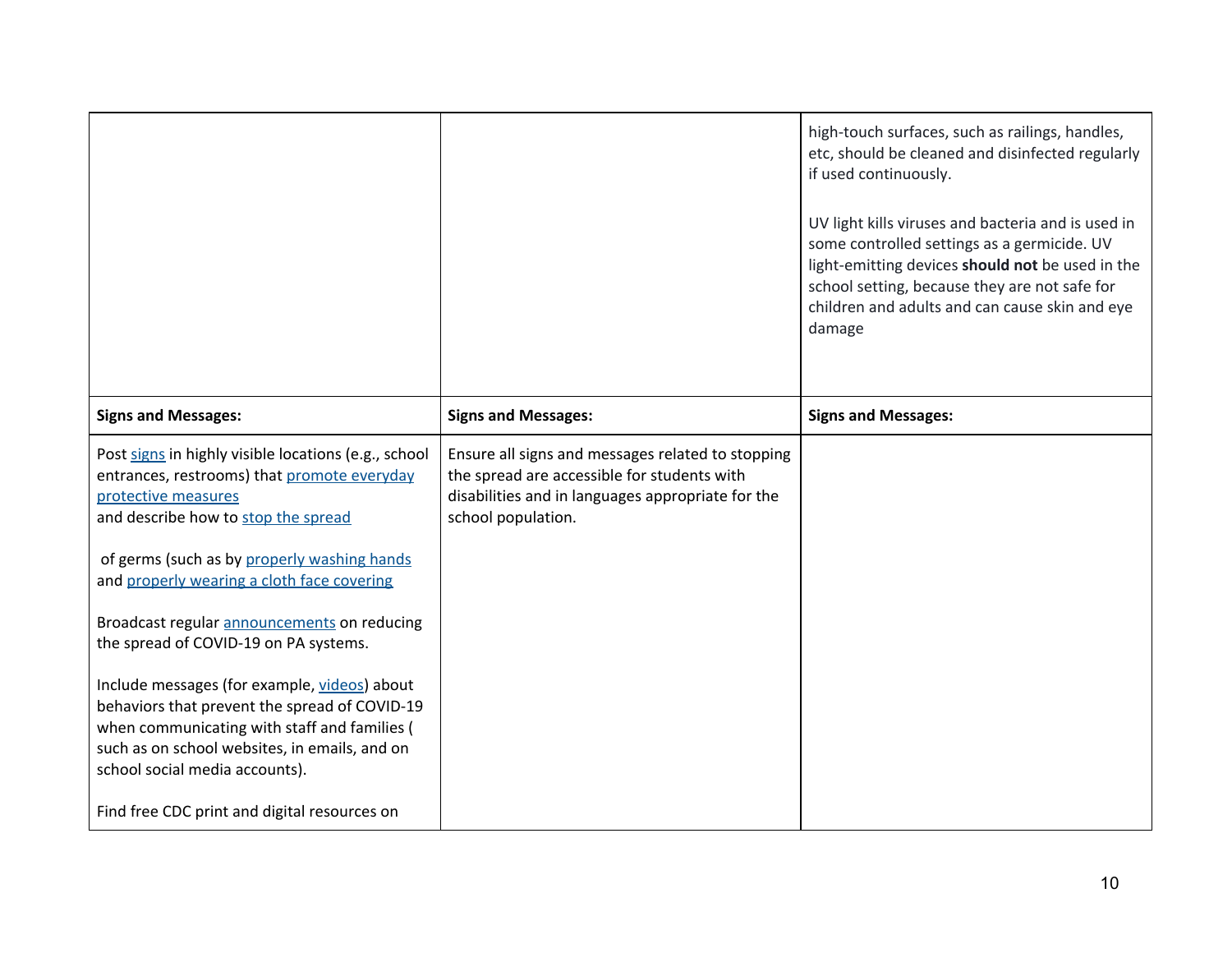| CDC's communications resources main page.                                                                                                                                                                                                                                                                                   |                                                                                                                                                                                                                                                                                                                                                                                                                                                 |                                        |
|-----------------------------------------------------------------------------------------------------------------------------------------------------------------------------------------------------------------------------------------------------------------------------------------------------------------------------|-------------------------------------------------------------------------------------------------------------------------------------------------------------------------------------------------------------------------------------------------------------------------------------------------------------------------------------------------------------------------------------------------------------------------------------------------|----------------------------------------|
| <b>Ventilation:</b>                                                                                                                                                                                                                                                                                                         | <b>Ventilation:</b>                                                                                                                                                                                                                                                                                                                                                                                                                             | <b>Ventilation:</b>                    |
| Ensure ventilations systems operate properly<br>and increase circulation of outdoor air as much<br>as possible, for example by opening windows<br>and doors.<br>Do not open windows and doors if doing so<br>poses a safety or health risk (e.g. falling,<br>triggering asthma symptoms) to children using<br>the facility. | <b>Connecticut Department of Public Health School</b><br>Ventilation requirements.                                                                                                                                                                                                                                                                                                                                                              |                                        |
| <b>Training Related to Facilities:</b>                                                                                                                                                                                                                                                                                      | <b>Training Related to Facilities:</b>                                                                                                                                                                                                                                                                                                                                                                                                          | <b>Training Related to Facilities:</b> |
| Train staff on all safety protocols.<br>Conduct training virtually or ensure that social<br>distancing is maintained during training.                                                                                                                                                                                       | Identify the training needs of staff related to<br>health and safety protocols; perform training<br>before the first day of classes.<br>Plan an in-person or online training that includes:<br>social distancing; cleaning protocols; and hygiene<br>practices. Require attendance by all students<br>and staff, and make available to families.<br>Consider repeating this training during the first<br>months that school reopens, as needed. |                                        |
|                                                                                                                                                                                                                                                                                                                             | For consistency, facilitate refresher training,<br>consider 1-2 people per building to facilitate<br>training sessions.                                                                                                                                                                                                                                                                                                                         |                                        |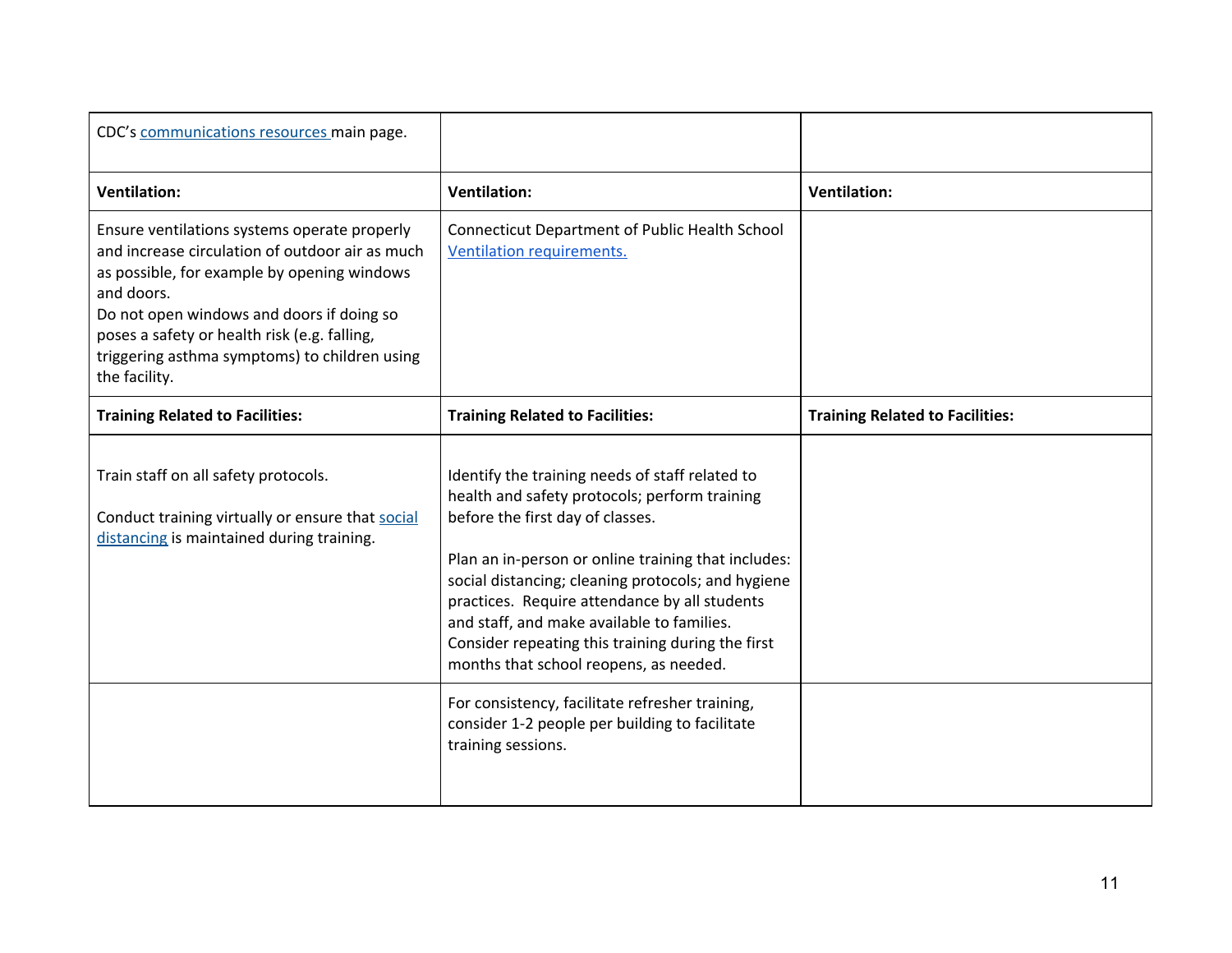|                                                                         | Ensure training is provided to substitutes or<br>others who may enter the school outside of the<br>first day or typical calendar start.             |                                                                                 |
|-------------------------------------------------------------------------|-----------------------------------------------------------------------------------------------------------------------------------------------------|---------------------------------------------------------------------------------|
| <b>Bathroom protocols:</b>                                              | <b>Bathroom protocols:</b>                                                                                                                          | <b>Bathroom protocols:</b>                                                      |
| See Reopening of Facilities Before the First Day<br>of Classes - Page 7 | Bathroom cleaning protocols from the from<br>Connecticut Department of Public Health (CPH)                                                          | Bathrooms, in particular, should receive<br>frequent clearing and disinfection. |
|                                                                         |                                                                                                                                                     | See Reopening of Facilities Before the First Day<br>of Classes - Page 7         |
|                                                                         | Maximize use of disposable towels in lieu of hand<br>dryers, due to ventilation considerations. Turn<br>off and avoid use of hand dryers.           |                                                                                 |
| <b>Flexibility and Compartmentalization of</b>                          | <b>Flexibility and Compartmentalization of</b>                                                                                                      | <b>Flexibility and Compartmentalization of</b>                                  |
| <b>Protective Measures:</b>                                             | <b>Protective Measures:</b>                                                                                                                         | <b>Protective Measures:</b>                                                     |
|                                                                         | Develop policies and protocols related to<br>facilities with the understanding that schools<br>may need to react quickly to changing<br>conditions. |                                                                                 |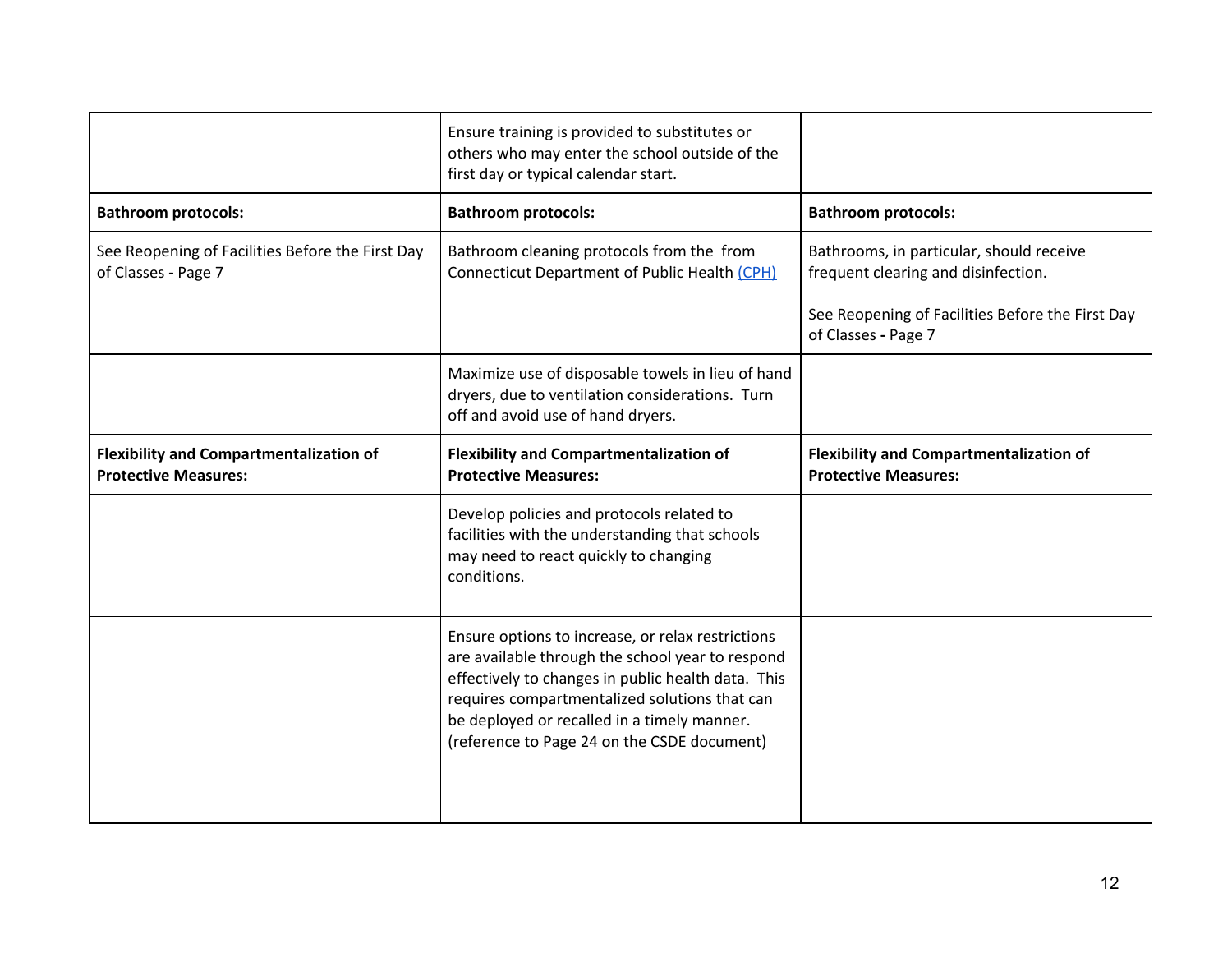| Other individuals entering the school building:                                                                                                                                                                                                                                                                                              | Other individuals entering the school building:                                                                                                                                                                                                    | Other individuals entering the school building:                                  |
|----------------------------------------------------------------------------------------------------------------------------------------------------------------------------------------------------------------------------------------------------------------------------------------------------------------------------------------------|----------------------------------------------------------------------------------------------------------------------------------------------------------------------------------------------------------------------------------------------------|----------------------------------------------------------------------------------|
| Be aware of local or state regulatory agency<br>policies related to group gatherings to<br>determine if events can be held.<br>Pursue virtual group events, gatherings, or<br>meetings, if possible, and promote social<br>distancing of at least six feet between people if<br>events are held. Limit group size to the extent<br>possible. | Develop consistent policies to address when<br>clubs, before/after school programs, or other<br>voluntary groups may be allowed to use school<br>space. Include easy to safely allow access for<br>before and after school and childcare programs. | Parents should, in general, be discouraged from<br>entering the school building. |
| Limit any nonessential visitors, volunteers, and<br>activities involving external groups or<br>organizations as possible - especially with<br>individuals who are not from the local<br>geographic area (e.g., community, town, city,<br>county).                                                                                            |                                                                                                                                                                                                                                                    |                                                                                  |
| Pursue virtual activities and events in lieu of<br>field trips, student assemblies, special<br>performances, school-wide parent meetings,<br>and spirit nights, as possible.                                                                                                                                                                 |                                                                                                                                                                                                                                                    |                                                                                  |
| Pursue options to convene sporting events and<br>participation in sports activities in ways that<br>minimizes the risk of transmission of COVID-19<br>to players, families, coaches, and communities.<br>Encourage any organization that shares or uses                                                                                      |                                                                                                                                                                                                                                                    |                                                                                  |
| the school facilities to also follow these                                                                                                                                                                                                                                                                                                   |                                                                                                                                                                                                                                                    |                                                                                  |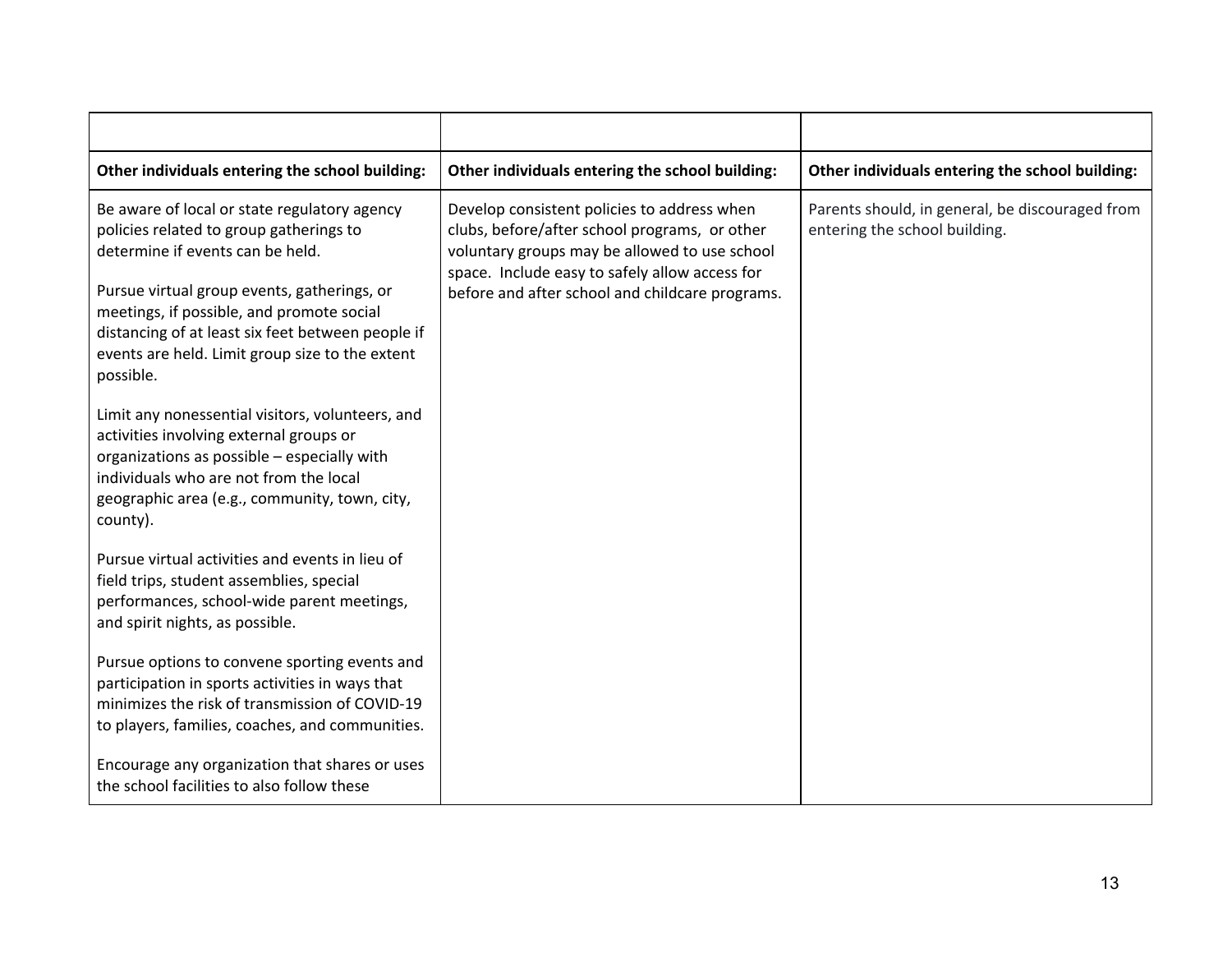| considerations noted above                                                                                                                                                                                                                                                                                                                                                                                                                                                                                                                                                                                                                                                                                                                                                                                                                                                |                                                                                                                                                                                                                                                                                                                                                                                                                                                                                                                                                                                                                                                                                                                                                                                                                                                                                                  |                                                                                                                                                                                                                                                                                                                                                                                                                                                                                                                                                                                                                                                                                                                                                                                                                     |
|---------------------------------------------------------------------------------------------------------------------------------------------------------------------------------------------------------------------------------------------------------------------------------------------------------------------------------------------------------------------------------------------------------------------------------------------------------------------------------------------------------------------------------------------------------------------------------------------------------------------------------------------------------------------------------------------------------------------------------------------------------------------------------------------------------------------------------------------------------------------------|--------------------------------------------------------------------------------------------------------------------------------------------------------------------------------------------------------------------------------------------------------------------------------------------------------------------------------------------------------------------------------------------------------------------------------------------------------------------------------------------------------------------------------------------------------------------------------------------------------------------------------------------------------------------------------------------------------------------------------------------------------------------------------------------------------------------------------------------------------------------------------------------------|---------------------------------------------------------------------------------------------------------------------------------------------------------------------------------------------------------------------------------------------------------------------------------------------------------------------------------------------------------------------------------------------------------------------------------------------------------------------------------------------------------------------------------------------------------------------------------------------------------------------------------------------------------------------------------------------------------------------------------------------------------------------------------------------------------------------|
| <b>Child Nutrition:</b>                                                                                                                                                                                                                                                                                                                                                                                                                                                                                                                                                                                                                                                                                                                                                                                                                                                   | <b>Child Nutrition:</b>                                                                                                                                                                                                                                                                                                                                                                                                                                                                                                                                                                                                                                                                                                                                                                                                                                                                          | <b>Child Nutrition:</b>                                                                                                                                                                                                                                                                                                                                                                                                                                                                                                                                                                                                                                                                                                                                                                                             |
| Have children bring their own meals as feasible,<br>or serve individually plated meals in classrooms<br>instead of in a communal dining hall or<br>cafeteria, while ensuring the safety of children<br>with food allergies.<br>Use disposable food service items (e.g.,<br>utensils, dishes). If disposable items are not<br>feasible or desirable, ensure that all<br>non-disposable food service items are handled<br>with gloves and washed with dish soap and hot<br>water or in a dishwasher. Individuals should<br>wash their hands after removing their gloves or<br>after directly handling used food service items.<br>If food is offered at any event, have<br>pre-packaged boxes or bags for each attendee<br>instead of a buffet or family-style meal. Avoid<br>sharing food and utensils and ensure the safety<br>of children with food allergies.(pdf icon) | Schools that participate in the National School<br>Lunch Program (NSLP), School Breakfast Program<br>(SBP), Afterschool Snack Program, and Special<br>Milk Program (SMP) as applicable must continue<br>to determine eligibility for and make available<br>free and reduced-price meals and snacks and<br>free milk to all eligible students.<br>Schools and institutions must comply with the<br>U.S. Department of Agriculture's (USDA)<br>regulations and policies for school meals and<br>milk including the meal pattern requirements.<br>Schools and institutions that participate in the<br>NSLP are required to claim meals/milk provided<br>to eligible students using accurate counting and<br>claiming methods. Additionally, the number of<br>free and reduced-price meals served and claimed<br>for reimbursement must have adequate<br>documentation on file to support the claim. | School meals play an important part in<br>addressing food security for children and<br>adolescents. Decisions about how to serve<br>meals must take into account the fact that in<br>many communities there may be more students<br>eligible for free and reduced meals than prior to<br>the pandemic.<br>Consider having students cohorted, potentially<br>in their classrooms, especially if students<br>remain in their classroom throughout the day.<br>Create separate lunch periods to minimize the<br>number of students in the cafeteria at one time.<br>Utilize additional spaces for lunch/break times.<br>Utilize outdoor spaces when possible.<br>Create an environment that is as safe as<br>possible from exposure to food allergens.<br>Wash hands or use hand sanitizer before and<br>after eating. |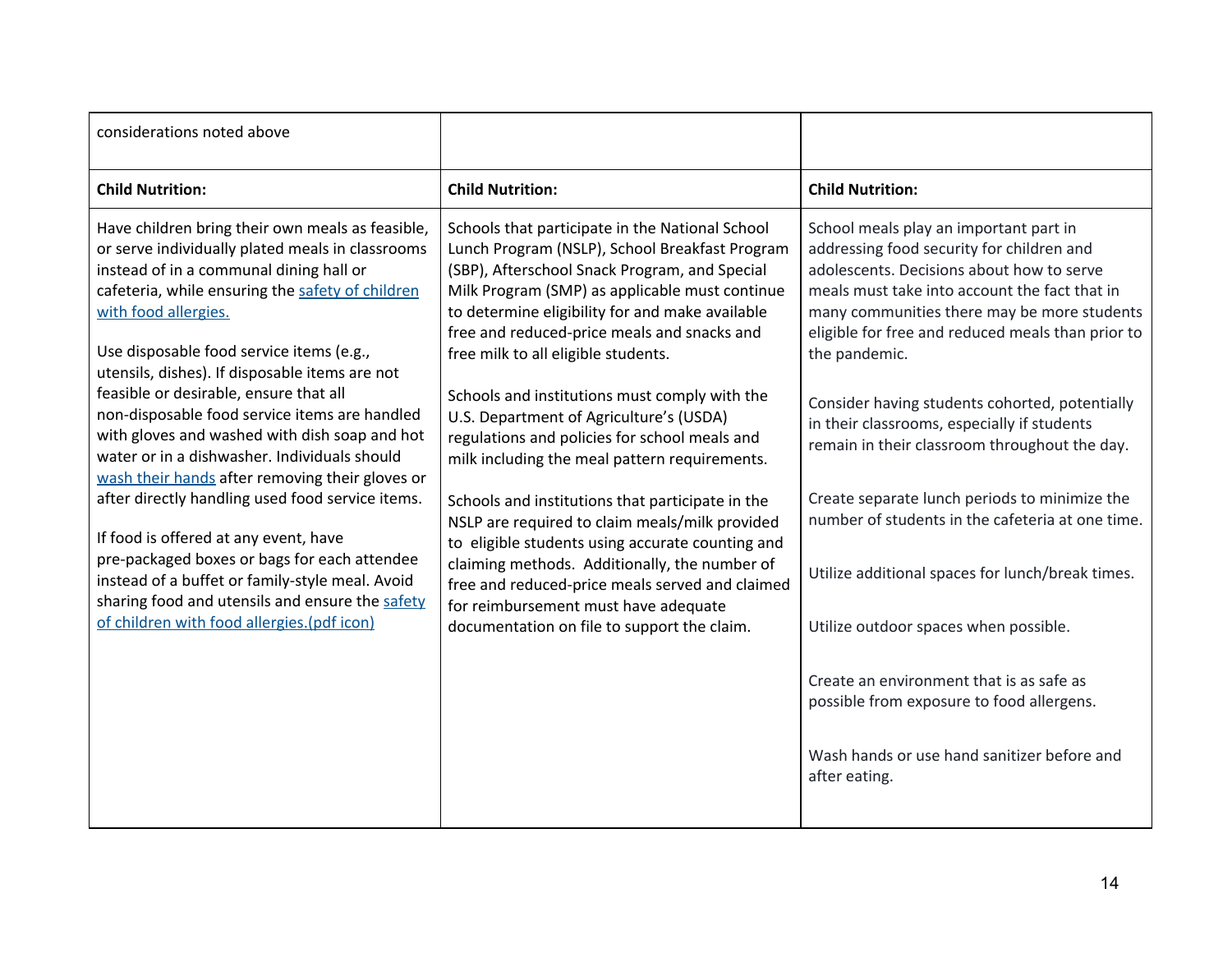|                                                                                                                                                                                                                                                                                                                                                                                                                                                 |                                                                                                                                                                                                                                                                                                                                                                                                                                                                                                                                                                                                                             | Plans should be made prior to the start of the<br>school year for how students participating in<br>free- and reduced- meal programs will receive<br>food in the event of a school closure or if they<br>are excluded from school because of illness or<br>SARS-CoV-2 infection.                                                                                                                                                                                                                                                                                                                                                                                                                                                                                                                                                                                                                                                    |
|-------------------------------------------------------------------------------------------------------------------------------------------------------------------------------------------------------------------------------------------------------------------------------------------------------------------------------------------------------------------------------------------------------------------------------------------------|-----------------------------------------------------------------------------------------------------------------------------------------------------------------------------------------------------------------------------------------------------------------------------------------------------------------------------------------------------------------------------------------------------------------------------------------------------------------------------------------------------------------------------------------------------------------------------------------------------------------------------|------------------------------------------------------------------------------------------------------------------------------------------------------------------------------------------------------------------------------------------------------------------------------------------------------------------------------------------------------------------------------------------------------------------------------------------------------------------------------------------------------------------------------------------------------------------------------------------------------------------------------------------------------------------------------------------------------------------------------------------------------------------------------------------------------------------------------------------------------------------------------------------------------------------------------------|
| Transportation:                                                                                                                                                                                                                                                                                                                                                                                                                                 | Transportation:                                                                                                                                                                                                                                                                                                                                                                                                                                                                                                                                                                                                             | Transportation:                                                                                                                                                                                                                                                                                                                                                                                                                                                                                                                                                                                                                                                                                                                                                                                                                                                                                                                    |
| Create distance between children on school<br>buses (eg., seat children one child per row, skip<br>rows) when possible.<br>If transport vehicles (e.g.buses) are used by the<br>school, drivers should practice all safety actions<br>and protocols as indicated for other staff (e.g.<br>hand hygiene, cloth face coverings). To clean<br>and disinfect school buses or ther transport<br>vehicles, see guidance for bus transit<br>operators. | Providing transportation to schools in an<br>important legal mandate that requires ensuring<br>that all students have access to education at<br>school.<br>Protective strategies for bus transportation<br>should align with the forthcoming tiered system<br>established by DPH to assist leaders define the<br>decision-making approach applied to individual<br>school districts.<br>Safe status: no restrictions<br>Low status: up to full status with mask<br>requirements and loading/unloading<br>requirements.<br>Moderate status: mask, seating and spacing<br>requirements and loading/unloading<br>requirements. | Encourage alternative modes of transportation<br>for students who have other options.<br>Ideally, for students riding the bus, symptom<br>screening would be performed prior to being<br>dropped off at the bus. Having bus drivers or<br>monitors perform these screenings is<br>problematic, as they may face a situation in<br>which a student screens positive yet the parent<br>has left, and the driver would be faced with<br>leaving the student alone or allowing the<br>student on the bus.<br>• Assigned seating; if possible, assign seats by<br>cohort (same students sit together each<br>day).<br>. Tape marks showing students where to sit.<br>. When a six-foot distance cannot be<br>maintained between students, face<br>coverings should be worn.<br>• Drivers should be a minimum of six feet from<br>students; driver must wear face covering;<br>consider physical barrier for driver (eg,<br>plexiglass). |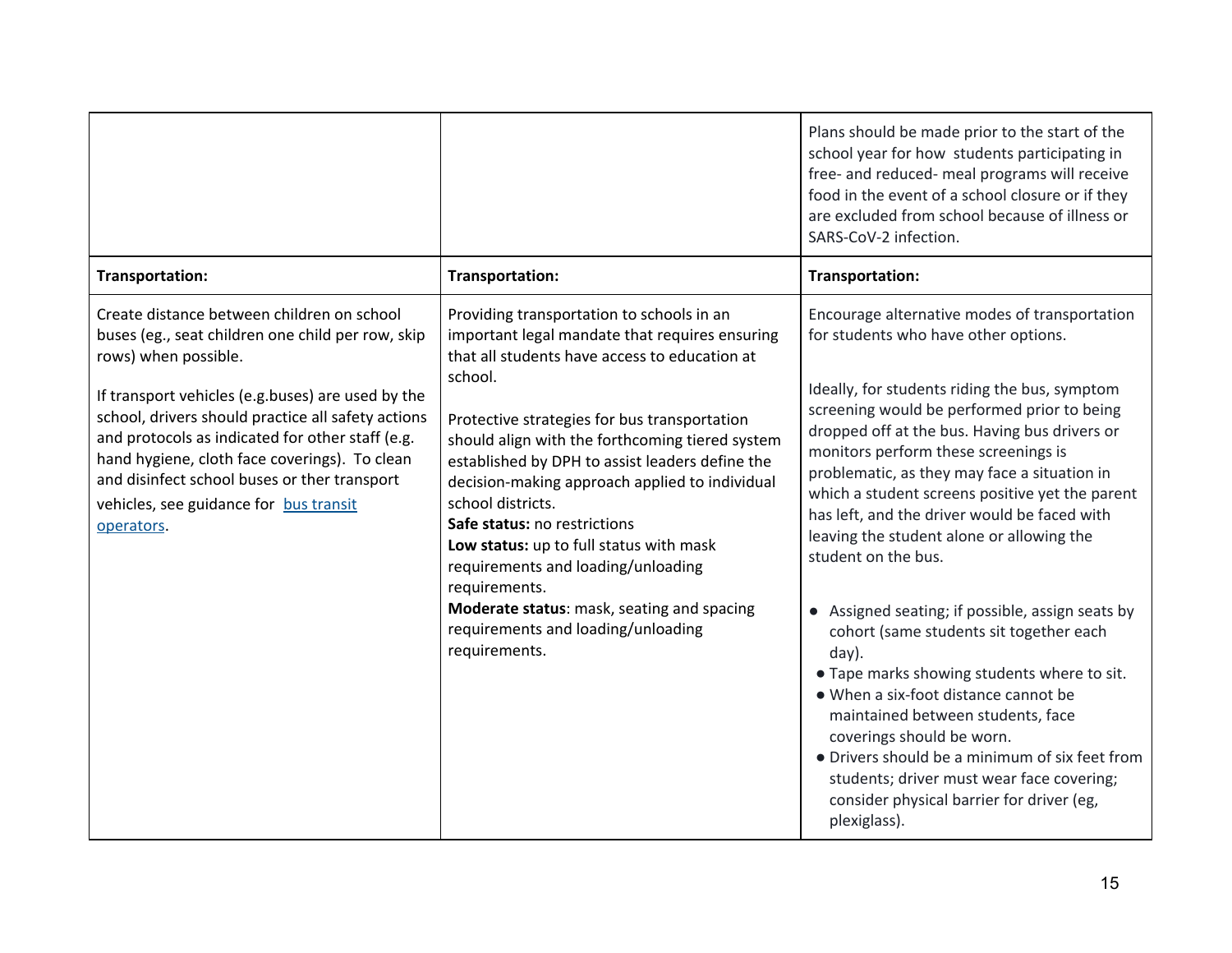|                                                                                                                                                                                                                                                                                                                                                                                                                                                                                                                                                                                                                                                                                                                                                                                                                                                                                         |                                                                                                                                                                                                                                               | • Minimize the number of people on the bus<br>at one time within reason.<br>• Adults who do not need to be on the bus<br>should not be on the bus.<br>. Have windows open if weather allows.                                                                                                                                                                                                                                                                                                                                                                                                                      |
|-----------------------------------------------------------------------------------------------------------------------------------------------------------------------------------------------------------------------------------------------------------------------------------------------------------------------------------------------------------------------------------------------------------------------------------------------------------------------------------------------------------------------------------------------------------------------------------------------------------------------------------------------------------------------------------------------------------------------------------------------------------------------------------------------------------------------------------------------------------------------------------------|-----------------------------------------------------------------------------------------------------------------------------------------------------------------------------------------------------------------------------------------------|-------------------------------------------------------------------------------------------------------------------------------------------------------------------------------------------------------------------------------------------------------------------------------------------------------------------------------------------------------------------------------------------------------------------------------------------------------------------------------------------------------------------------------------------------------------------------------------------------------------------|
|                                                                                                                                                                                                                                                                                                                                                                                                                                                                                                                                                                                                                                                                                                                                                                                                                                                                                         | <b>Health Practices and Protocols</b>                                                                                                                                                                                                         |                                                                                                                                                                                                                                                                                                                                                                                                                                                                                                                                                                                                                   |
| Teach and reinforce use of cloth face coverings.<br>Face coverings may be challenging for students<br>(especially younger students) to wear in all day<br>settings such as school. Face coverings should<br>be worn by staff and students (particularly<br>older students) as feasible, and are most<br>essential in times when physical distancing is<br>difficult. Individuals should be frequently<br>reminded not to touch the face covering and to<br>wash their hands frequently. Information<br>should be provided to staff, students and<br>students' families on proper use, removal and<br>washing of cloth face coverings.<br>Note: Cloth face coverings should not be placed<br>on:<br>Children younger than two years old; anyone<br>who has trouble breathing, anyone who is<br>incapcitated or otherwise unable to remove the<br>cloth face covering without assistance. | Ensure students are educated and engaged in<br>new expectations related to public health and<br>protocols. Review plans and protocols at the<br>beginning of the year in a developmentally<br>appropriate way and deliver frequent reminders. | The main mode of COVID-19 spread is from<br>person to person, primarily via droplet<br>transmission. For this reason, strategies for<br>infection prevention should center around this<br>form of spread, including physical distancing,<br>face coverings, and hand hygiene.<br>Given the challenges that may exist in children<br>and adolescents in effectively adhering to<br>recommendations, it is critical staff are setting a<br>good example for students by modeling<br>behaviors around physical distancing, face<br>coverings and hand hygiene. Infection via<br>aerosols and fomites is less likely. |
| Hand Hygiene and Respiratory Etiquette                                                                                                                                                                                                                                                                                                                                                                                                                                                                                                                                                                                                                                                                                                                                                                                                                                                  | Familiarize all participants of the standard health<br>practices including but not limited to:                                                                                                                                                | However, because the virus may survive in<br>certain surfaces for some time, it is possible to                                                                                                                                                                                                                                                                                                                                                                                                                                                                                                                    |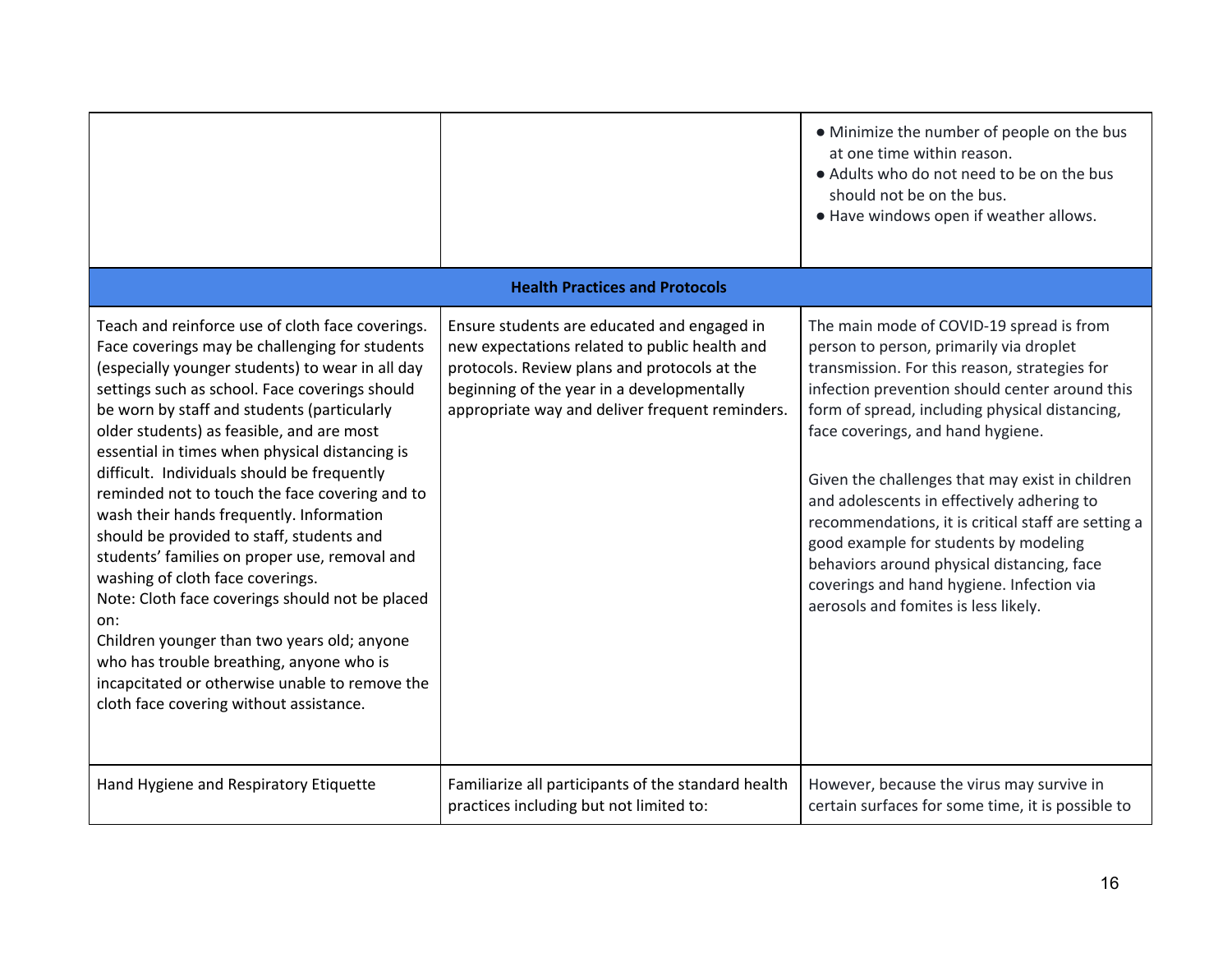Teach and reinforce [handwashing](https://www.cdc.gov/handwashing/when-how-handwashing.html) with soap and water for at least 20 seconds and increase monitoring to ensure adherence among students and staff.

If soap and water are not readily available, hand sanitizer that contains at least 60% alcohol can be used (for staff and older children who can safely use hand sanitizer).

Encourage staff and students to cover coughs and sneezes with a tissue. Used tissues should be thrown in the trash and hands washed immediately with soap and water for at least 20 seconds.

If soap and water are not readily available, hand sanitizer that contains at least 60% alcohol can be used (for staff and older children who can safely use hand sanitizer).

Teach and reinforce use of cloth face [coverings](https://www.cdc.gov/coronavirus/2019-ncov/prevent-getting-sick/diy-cloth-face-coverings.html). Face coverings may be challenging for students (especially younger students) to wear in all-day settings such as school. Face coverings should be worn by staff and students (particularly older students) as feasible, and are most essential in times when physical distancing is difficult. Individuals should be frequently reminded not to touch the face covering and to wash their [hands](https://www.cdc.gov/handwashing/when-how-handwashing.html) frequently. Information should be provided to staff, students, and students' families on proper use, [removal,](https://www.cdc.gov/coronavirus/2019-ncov/prevent-getting-sick/diy-cloth-face-coverings.html) and

## ● Social distancing

- Frequent handwashing and use of hand sanitizer
- Use of face coverings that completely cover the nose and mouth,
- Respiratory and cough etiquette, and
- Enhanced cleaning/disinfection of surfaces.

Provide adequate supplies, including soap,hand sanitizer with at least 60% ethyl alcohol or 70% isopropyl alcohol

(for staff and older students who can safely use hand sanitizer) paper towels, tissues, disinfectant wipes, cloth face coverings (as feasible), and no-touch-foot-pedal trash cans.

get infected after touching a virus contaminated surface and then touching the mouth, eyes, or nose. Frequent handwashing as a modality of containment is vital.

Students and families should be taught how to properly wear (cover nose and mouth) a cloth face covering, to maintain hand hygiene when removing for meals and physical activity, and for replacing and maintaining (washing regularly) a cloth face covering.

School health staff should be provided with appropriate medical PPE to use in health suites. This PPE should include N95 masks, surgical masks, gloves, disposable gowns, and face shields or other eye protection. School health staff should be aware of the CDC [guidance](https://www.cdc.gov/coronavirus/2019-ncov/hcp/infection-control-faq.html#asymptomatic) on [infection](https://www.cdc.gov/coronavirus/2019-ncov/hcp/infection-control-faq.html#asymptomatic) control measures.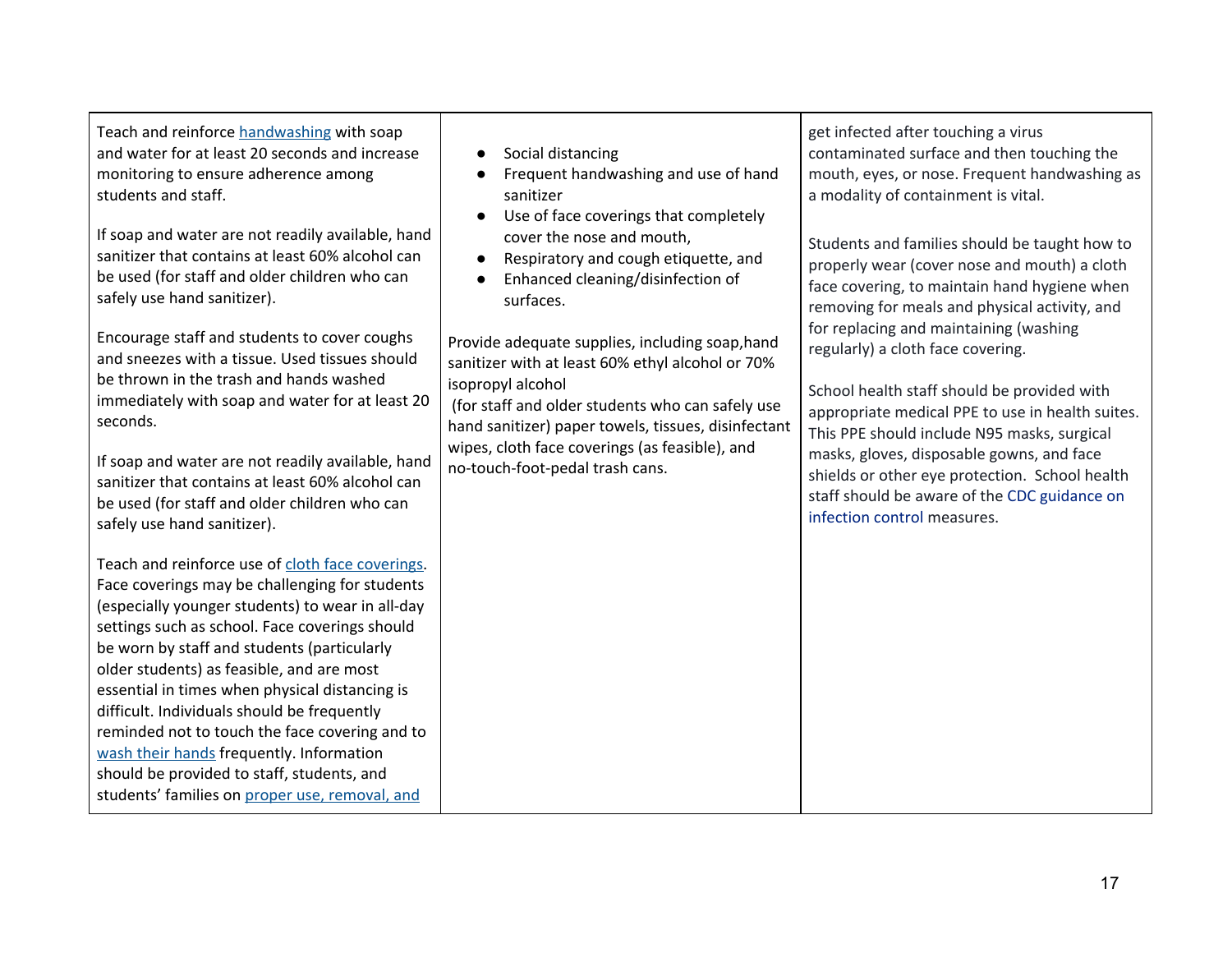| washing of cloth face coverings.                                                                                                                                                                                                                                   |                                                                                                                                                                                                |                                                                                                                        |
|--------------------------------------------------------------------------------------------------------------------------------------------------------------------------------------------------------------------------------------------------------------------|------------------------------------------------------------------------------------------------------------------------------------------------------------------------------------------------|------------------------------------------------------------------------------------------------------------------------|
| Individuals should be frequently reminded not<br>to touch the face covering and to wash their<br>hands frequently. Information should be<br>provided to staff, students, and students'<br>families on proper use, removal, and washing of<br>cloth face coverings. |                                                                                                                                                                                                |                                                                                                                        |
| Note: Cloth face coverings should not be placed<br>on:                                                                                                                                                                                                             |                                                                                                                                                                                                |                                                                                                                        |
| Children younger than two years old                                                                                                                                                                                                                                |                                                                                                                                                                                                |                                                                                                                        |
| Anyone who has trouble breathing or is<br>unconscious                                                                                                                                                                                                              |                                                                                                                                                                                                |                                                                                                                        |
| Anyone who is incapacitated or otherwise<br>unable to remove the cloth face covering<br>without assistance                                                                                                                                                         |                                                                                                                                                                                                |                                                                                                                        |
|                                                                                                                                                                                                                                                                    |                                                                                                                                                                                                |                                                                                                                        |
| <b>Immunizations and Health Assessments:</b>                                                                                                                                                                                                                       | <b>Immunizations and Health Assessments:</b>                                                                                                                                                   | <b>Immunizations and Health Assessments:</b>                                                                           |
|                                                                                                                                                                                                                                                                    | Immunizations: Guidance from the Department<br>of Public Health was issued dated June 17, 2020<br>emphasizing the importance of protecting<br>students by staying up to date on immunizations. | Existing school immunization requirements<br>should be maintained and not deferred because<br>of the current pandemic. |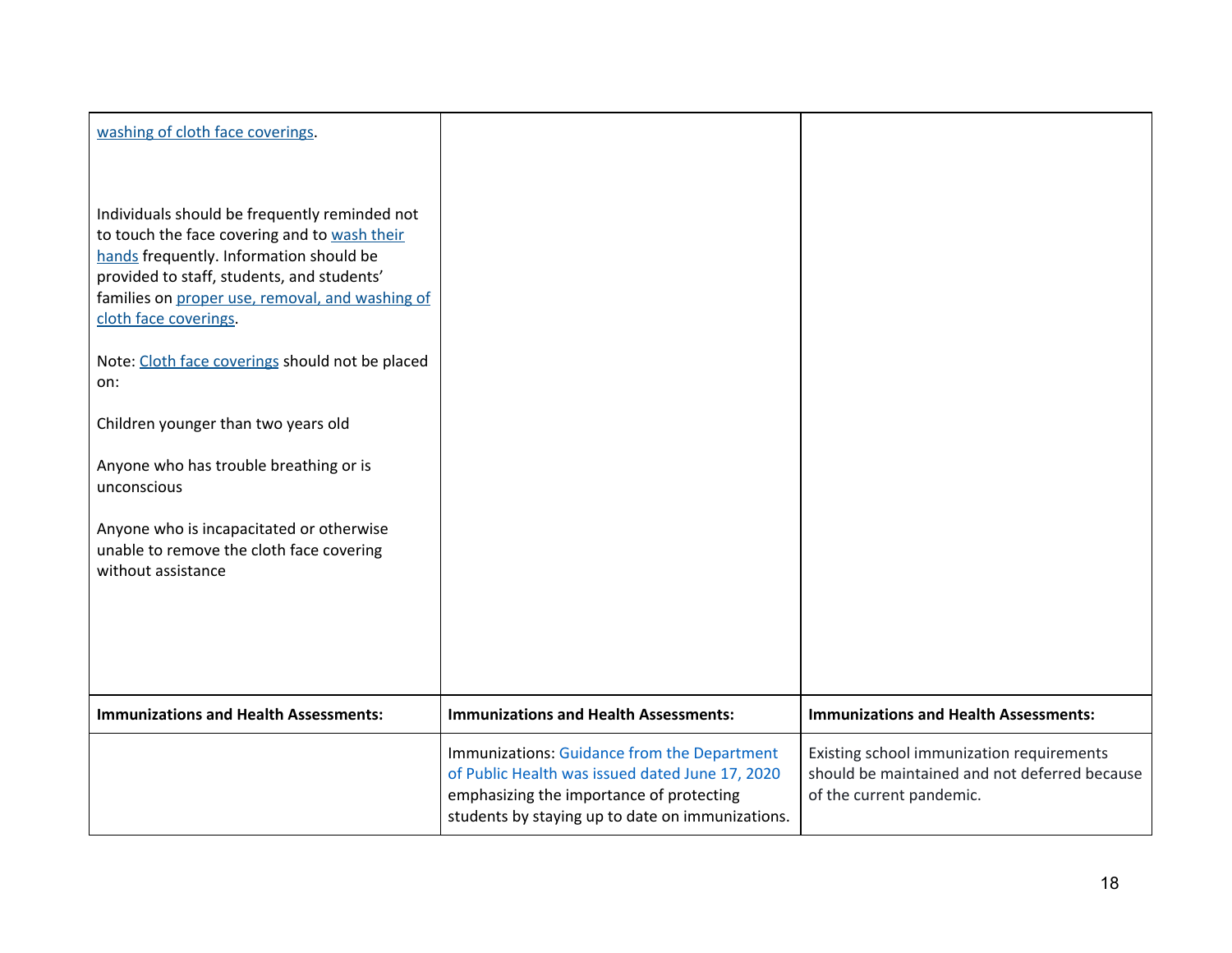|                                                                                                                                                                                                                                                                                                                                                                            | Health Assessments: Guidance from the CSDE<br>was issued dated June 26, 2020 outlining the<br>requirements for Health Assessments prior to<br>students enrolling in school.                                                                                                                                                                                                                                                 | Although influenza vaccination is generally not<br>required for school attendance, in the coming<br>academic year, it should be highly encouraged<br>for all students. School districts should consider<br>requiring influenza vaccination for all staff<br>members.                                                                                |
|----------------------------------------------------------------------------------------------------------------------------------------------------------------------------------------------------------------------------------------------------------------------------------------------------------------------------------------------------------------------------|-----------------------------------------------------------------------------------------------------------------------------------------------------------------------------------------------------------------------------------------------------------------------------------------------------------------------------------------------------------------------------------------------------------------------------|-----------------------------------------------------------------------------------------------------------------------------------------------------------------------------------------------------------------------------------------------------------------------------------------------------------------------------------------------------|
| <b>Reporting Illnesses and Addressing Vulnerable</b><br><b>Populations:</b>                                                                                                                                                                                                                                                                                                | <b>Reporting Illnesses and Addressing Vulnerable</b><br><b>Populations:</b>                                                                                                                                                                                                                                                                                                                                                 | <b>Reporting Illnesses and Addressing Vulnerable</b><br><b>Populations:</b>                                                                                                                                                                                                                                                                         |
| <b>Staying at Home when Appropriate</b>                                                                                                                                                                                                                                                                                                                                    | <b>Staying at Home when Appropriate</b>                                                                                                                                                                                                                                                                                                                                                                                     | <b>Staying at Home when Appropriate</b>                                                                                                                                                                                                                                                                                                             |
| Educate staff and families about when<br>they/their child(ren) should stay home and<br>when they can return to school.<br>Actively encourage employees and students<br>who are sick or who have recently had close<br>contact with a person with COVID-19 to stay                                                                                                          | Instruct students and staff to inform the school if<br>they are sick with COVID-19 related symptoms,<br>particularly if they had a known contact with<br>someone diagnosed with COVID-19 and have<br>also had contact with the school population.<br>They must stay at home when they are sick,                                                                                                                             | Schools should have a policy regarding<br>symptom screening and what to do if a student<br>or school staff member becomes sick with<br>COVID-19 symptoms.<br>Temperature checks and symptom screening                                                                                                                                               |
| home.                                                                                                                                                                                                                                                                                                                                                                      | especially if they have COVID-19 symptoms such<br>as fever and cough.                                                                                                                                                                                                                                                                                                                                                       | are a frequent part of many reopening<br>processes to identify symptomatic persons to<br>exclude them from entering buildings and                                                                                                                                                                                                                   |
| Develop policies that encourage sick employees<br>and students to stay at home without fear of<br>reprisal, and ensure employees, students, and<br>students' families are aware of these policies.<br>Consider not having perfect attendance awards,<br>not assessing schools based on absenteeism,<br>and offering virtual learning and telework<br>options, if feasible. | The Equal Employment Opportunity Commission<br>(EEOC) has provided guidance that confirms that,<br>during a pandemic, it is permissible to ask<br>employees if they are experiencing symptoms of<br>the pandemic virus (such as fever, chills, cough,<br>shortness of breath, or sore throat.) Employers<br>must maintain all information about employee or<br>student illness as a confidential medical record.<br>Develop | business establishments.<br>School policies regarding temperature<br>screening and temperature checks must<br>balance the practicality of performing these<br>screening procedures for large numbers of<br>students and staff with the information known<br>about how children manifest COVID-19<br>infection, the risk of transmission in schools, |
| Staff and students should stay home if they<br>have tested positive for or are showing                                                                                                                                                                                                                                                                                     | consistent protocols for information reporting,<br>and a point person to appropriately receive and                                                                                                                                                                                                                                                                                                                          | and the possible lost instructional time to<br>conduct the screenings.                                                                                                                                                                                                                                                                              |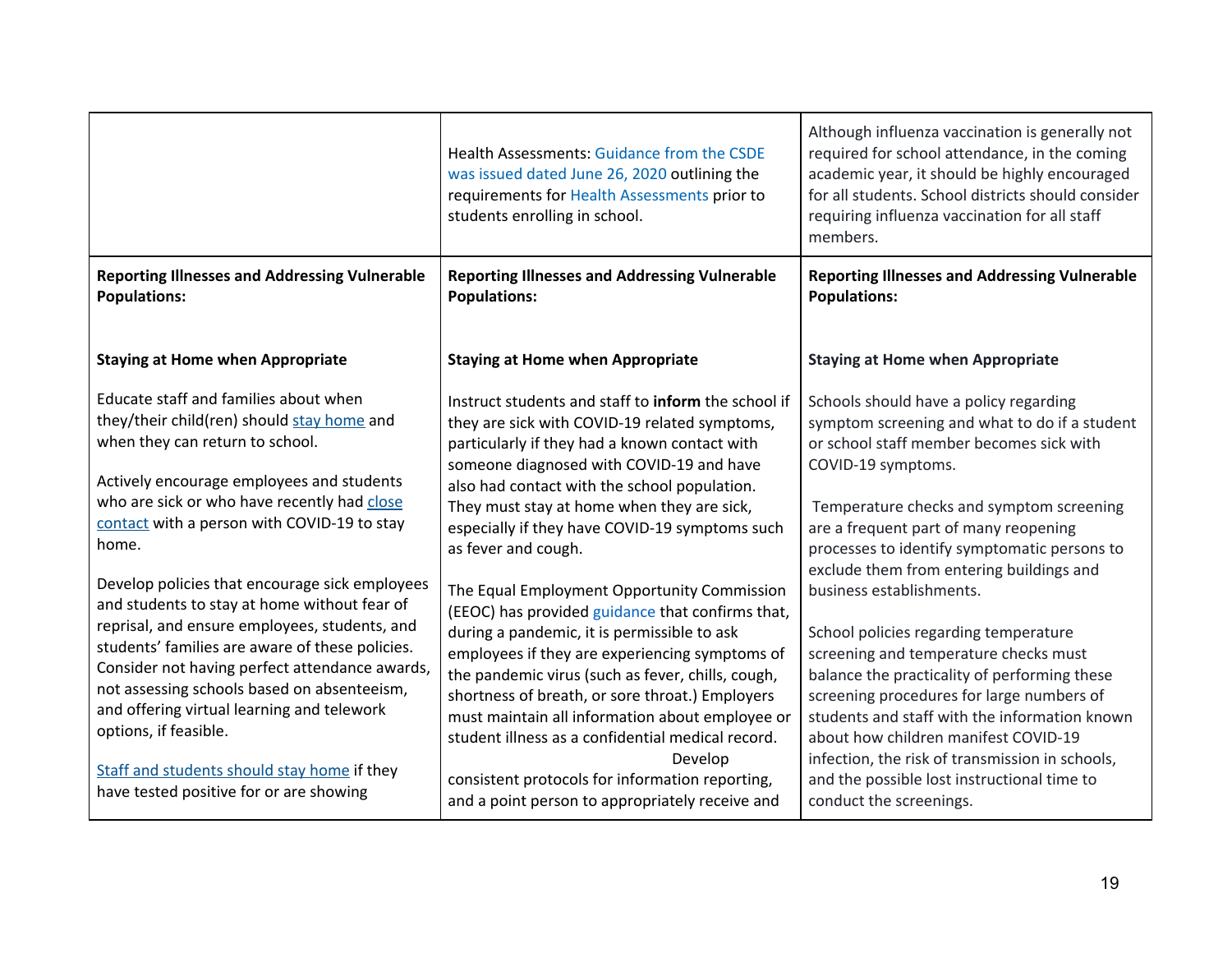| COVID-19 symptoms.<br>Staff and students who have recently had close<br>contact with a person with COVID-19 should<br>also stay home and monitor their health.<br>CDC's criteria can help inform when employees<br>should return to work:<br>If they have been sick with COVID-19<br>If they have recently had close contact with a<br>person with COVID-19<br>Consistent with applicable law and privacy<br>policies, having staff and families self-report to<br>the school if they or their student have<br>symptoms of COVID-19, a positive test for<br>COVID-19, or were exposed to someone with<br>COVID-19 within the last 14 days in accordance<br>with health information sharing regulations for<br><b>COVID-19</b><br>(e.g. see "Notify Health Officials and Close<br>Contacts" in the Preparing for When Someone<br>Gets Sick section below) and other applicable<br>federal and state laws and regulations relating<br>to privacy and confidentiality, such as the<br>Family Educational Rights and Privacy Act<br>(FERPA).<br>Leave (Time Off) Policies and Excused Absence<br>Policies<br>Implement flexible sick leave policies and<br>practices that enable staff to stay home when | safeguard this information, such as the school<br>nurse, district nursing supervisor, or principal.<br>Educate staff and families about when to stay<br>home. Schools should properly communicate the<br>content of this or any updated guidance.<br>Instruct staff and students (or their parents and<br>guardians) to perform a self- assessment prior to<br>leaving for school to identify fever and other<br>possible COVID-19 symptoms.<br>Communicate this expectation and provide<br>parents with reminders about the symptoms<br>consistent with COVID-19 that require keeping<br>their students at home. Examples include a<br>check-list for parents or a web- based application<br>such as Connecticut How We Feel.<br>Establish and communicate school-wide sick<br>protocols, including signs and symptoms of<br>COVID-19, and temperature thresholds requiring<br>students or staff to stay home.<br>Consistent with the applicable laws and school<br>policies, offer options for school and work to<br>staff and students with special healthcare needs<br>(e.g., remote learning options, alternate or<br>modified job responsibilities). | Schools should develop plans for rapid response<br>to a student or staff member with fever who is<br>in the school regardless of the implementation<br>of temperature checks or symptom screening<br>prior to entering the school building. In many<br>cases, it will not be practical for temperature<br>checks to be performed prior to students<br>arriving at school.<br>Parents should be instructed to keep their child<br>at home if they are ill. Any student or staff<br>member with a fever of 100.4 degrees or<br>greater or symptoms of possible COVID-19 virus<br>infection should not be present in school.<br>In lieu of temperature checks and symptom<br>screening being performed after arrival to<br>school, methods to allow parent report of<br>temperature checks done at home may be<br>considered.<br>School nurses or nurse aides should be<br>equipped to measure temperatures for any<br>student or staff member who may become ill<br>during the school day and should have an<br>identified area to separate or isolate students<br>who may have COVID-19 symptoms. |
|------------------------------------------------------------------------------------------------------------------------------------------------------------------------------------------------------------------------------------------------------------------------------------------------------------------------------------------------------------------------------------------------------------------------------------------------------------------------------------------------------------------------------------------------------------------------------------------------------------------------------------------------------------------------------------------------------------------------------------------------------------------------------------------------------------------------------------------------------------------------------------------------------------------------------------------------------------------------------------------------------------------------------------------------------------------------------------------------------------------------------------------------------------------------------------------------------|------------------------------------------------------------------------------------------------------------------------------------------------------------------------------------------------------------------------------------------------------------------------------------------------------------------------------------------------------------------------------------------------------------------------------------------------------------------------------------------------------------------------------------------------------------------------------------------------------------------------------------------------------------------------------------------------------------------------------------------------------------------------------------------------------------------------------------------------------------------------------------------------------------------------------------------------------------------------------------------------------------------------------------------------------------------------------------------------------------------------------------------------------------|--------------------------------------------------------------------------------------------------------------------------------------------------------------------------------------------------------------------------------------------------------------------------------------------------------------------------------------------------------------------------------------------------------------------------------------------------------------------------------------------------------------------------------------------------------------------------------------------------------------------------------------------------------------------------------------------------------------------------------------------------------------------------------------------------------------------------------------------------------------------------------------------------------------------------------------------------------------------------------------------------------------------------------------------------------------------------------------------------|
|------------------------------------------------------------------------------------------------------------------------------------------------------------------------------------------------------------------------------------------------------------------------------------------------------------------------------------------------------------------------------------------------------------------------------------------------------------------------------------------------------------------------------------------------------------------------------------------------------------------------------------------------------------------------------------------------------------------------------------------------------------------------------------------------------------------------------------------------------------------------------------------------------------------------------------------------------------------------------------------------------------------------------------------------------------------------------------------------------------------------------------------------------------------------------------------------------|------------------------------------------------------------------------------------------------------------------------------------------------------------------------------------------------------------------------------------------------------------------------------------------------------------------------------------------------------------------------------------------------------------------------------------------------------------------------------------------------------------------------------------------------------------------------------------------------------------------------------------------------------------------------------------------------------------------------------------------------------------------------------------------------------------------------------------------------------------------------------------------------------------------------------------------------------------------------------------------------------------------------------------------------------------------------------------------------------------------------------------------------------------|--------------------------------------------------------------------------------------------------------------------------------------------------------------------------------------------------------------------------------------------------------------------------------------------------------------------------------------------------------------------------------------------------------------------------------------------------------------------------------------------------------------------------------------------------------------------------------------------------------------------------------------------------------------------------------------------------------------------------------------------------------------------------------------------------------------------------------------------------------------------------------------------------------------------------------------------------------------------------------------------------------------------------------------------------------------------------------------------------|

┯

 $\mathsf{r}$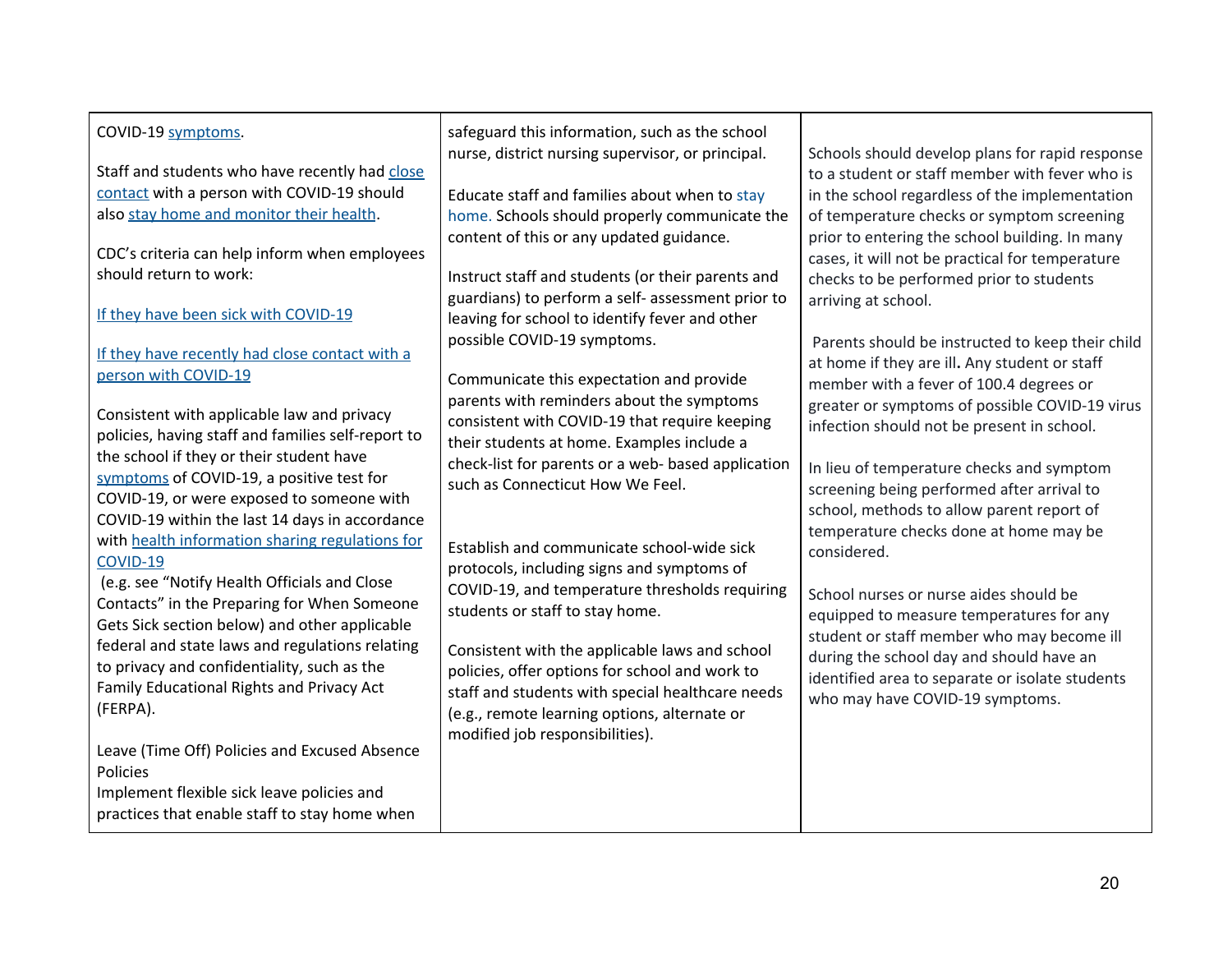| they are sick, have been exposed, or caring for<br>someone who is sick.                                                                                                                                                                                                                                                                         |  |
|-------------------------------------------------------------------------------------------------------------------------------------------------------------------------------------------------------------------------------------------------------------------------------------------------------------------------------------------------|--|
| Examine and revise policies for leave, telework,<br>and employee compensation.                                                                                                                                                                                                                                                                  |  |
| Leave policies should be flexible and not punish<br>people for taking time off, and should allow sick<br>employees to stay home and away from<br>co-workers. Leave policies should also account<br>for employees who need to stay home with<br>their children if there are school or childcare<br>closures, or to care for sick family members. |  |
| Develop policies for return-to-school after<br>COVID-19 illness. CDC's criteria to discontinue<br>home isolation and quarantine can inform<br>these policies.                                                                                                                                                                                   |  |
| Protections for Staff and Children at Higher Risk<br>for Severe Illness from COVID-19                                                                                                                                                                                                                                                           |  |
| Offer options for staff at higher risk that limit<br>their exposure risk (e.g. telework, modified job<br>responsibilities).                                                                                                                                                                                                                     |  |
| Offer options for students at higher risk of<br>severe illness that limit their exposure risk (e.g.<br>virtual learning opportunities).                                                                                                                                                                                                         |  |
| Consistent with applicable law, put in place<br>policies to protect the privacy of people at<br>higher risk for severe illness regarding                                                                                                                                                                                                        |  |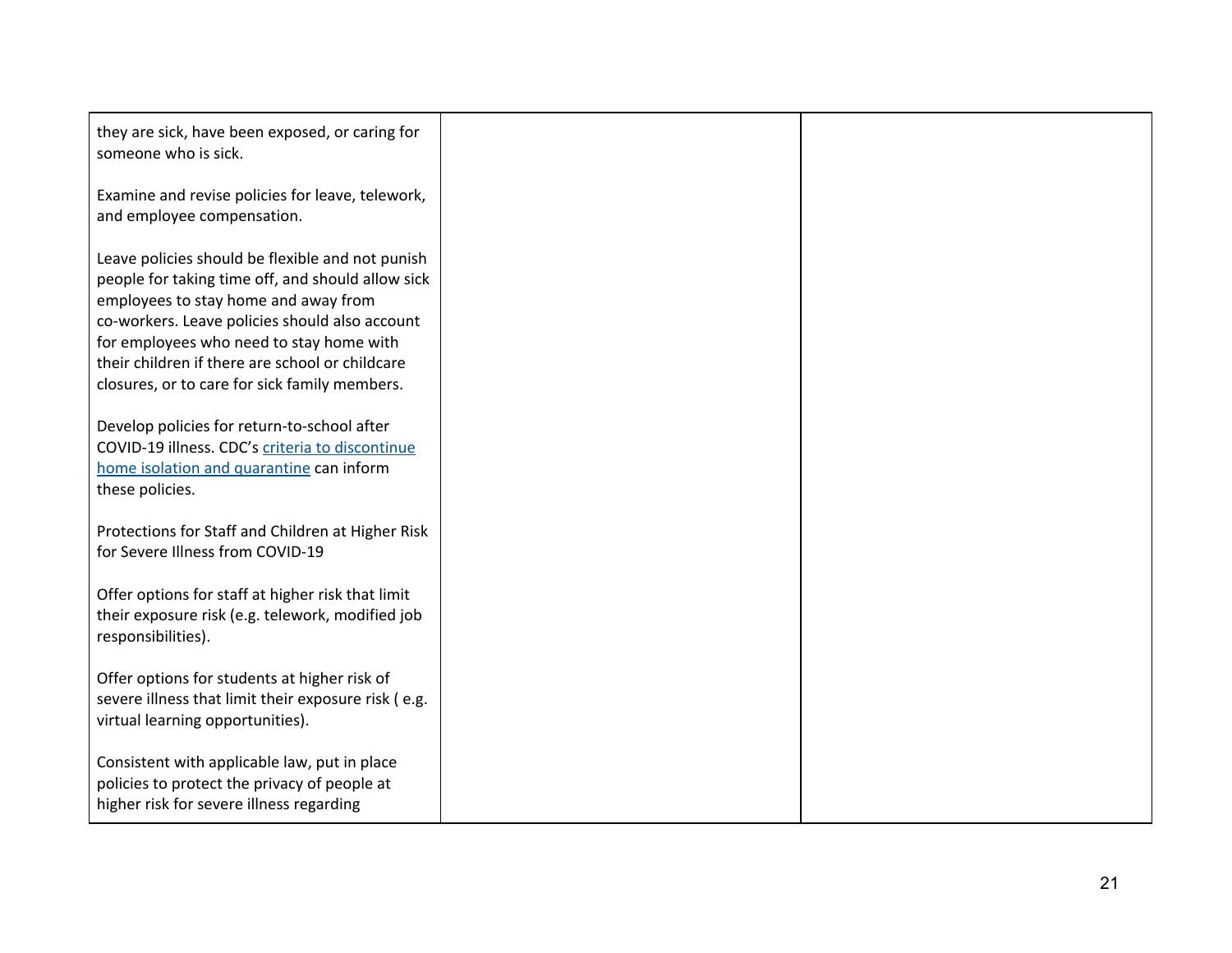| underlying medical conditions.                                                                                                                                                                                                                                                                                             |  |
|----------------------------------------------------------------------------------------------------------------------------------------------------------------------------------------------------------------------------------------------------------------------------------------------------------------------------|--|
| Offer options to staff at higher risk for severe<br>illness that limit their exposure risk (e.g.,<br>telework, modified job responsibilities)                                                                                                                                                                              |  |
| Offer options for students at higher risk of<br>severe illness that limit their exposure risk<br>(e.g., virtual learning opportunities)                                                                                                                                                                                    |  |
| Consistent with applicable law, put in place<br>policies to protect the privacy of people at<br>higher risk for severe illness regarding<br>underlying medical conditions.                                                                                                                                                 |  |
| Protections for Staff and Children at Higher Risk<br>for Severe Illness from COVID-19                                                                                                                                                                                                                                      |  |
| Offer options for staff at higher risk for severe<br>illness that limit their exposure risk (e.g.,<br>telework, modified job responsibilities).                                                                                                                                                                            |  |
| Offer options for students at higher risk of<br>severe illness that limit their exposure risk (e.g.,<br>virtual learning opportunities).                                                                                                                                                                                   |  |
| Consistent with applicable law, put in place<br>policies to protect the privacy of people at<br>higher risk for severe illness regarding<br>underlying medical conditions.<br>When possible, use flexible worksites (e.g.,<br>telework) and flexible work hours (e.g.,<br>staggered shifts) to help establish policies and |  |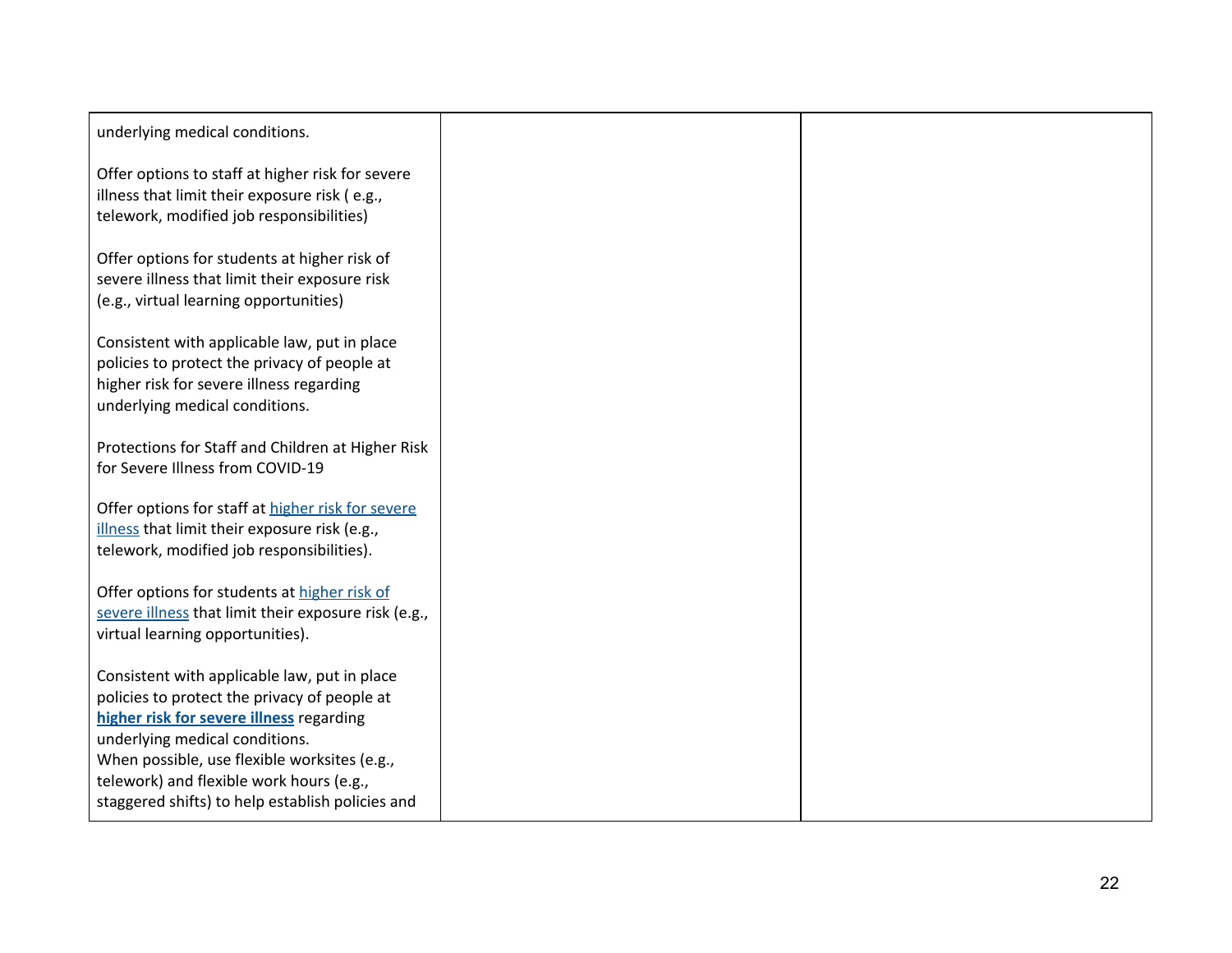| practices for social distancing (maintaining<br>distance of approximately six feet) between<br>employees and others, especially if social<br>distancing is recommended by state and local<br>health authorities.                                                                                                                                                 |                                                                                                                                                                                                                                                                                                   |                                                                                                                                                                                                                               |
|------------------------------------------------------------------------------------------------------------------------------------------------------------------------------------------------------------------------------------------------------------------------------------------------------------------------------------------------------------------|---------------------------------------------------------------------------------------------------------------------------------------------------------------------------------------------------------------------------------------------------------------------------------------------------|-------------------------------------------------------------------------------------------------------------------------------------------------------------------------------------------------------------------------------|
| <b>Social Distancing:</b>                                                                                                                                                                                                                                                                                                                                        | <b>Social Distancing:</b>                                                                                                                                                                                                                                                                         | <b>Social Distancing:</b>                                                                                                                                                                                                     |
| When possible, use flexible worksites (e.g.,<br>telework) and flexible work hours (e.g.,<br>staggered shifts) to help establish policies and<br>practices for social distancing (maintaining<br>distance of approximately six feet) between<br>employees and others, especially if social<br>distancing is recommended by state and local<br>health authorities. | In conjunction with the considerations outlined<br>above concerning classroom and hallway social<br>distancing rules, assist staff and students to<br>maintain social distancing between individuals to<br>reduce the transmission of the virus per the<br>public health guidelines at that time. |                                                                                                                                                                                                                               |
|                                                                                                                                                                                                                                                                                                                                                                  | Be prepared to adjust the approach to social<br>distancing if guidance from the CDC or DPH<br>changes due to shifting public health data or<br>evolving understanding of COVID-19 disease,<br>including transmission.                                                                             |                                                                                                                                                                                                                               |
| Face Coverings, masks, and face shields:                                                                                                                                                                                                                                                                                                                         | Face Coverings, masks, and face shields:                                                                                                                                                                                                                                                          | Face Coverings, masks, and face shields:                                                                                                                                                                                      |
| Face coverings should be worn by staff and<br>students (particularly older students) as<br>feasible, and are most essential in times when<br>physical distancing is difficult.<br>Individuals should be frequently reminded not                                                                                                                                  | Adopt policies requiring use of face coverings for<br>all students and staff when they are inside the<br>school building, with certain exceptions listed<br>below.<br>Anyone who has trouble breathing, or anyone                                                                                 | Pre-K: Face coverings(cloth) for children in the<br>Pre-K setting may be difficult to implement.<br>Elementary: Children should wear face<br>coverings when harms (eg, increasing<br>hand-mouth/nose contact) do not outweigh |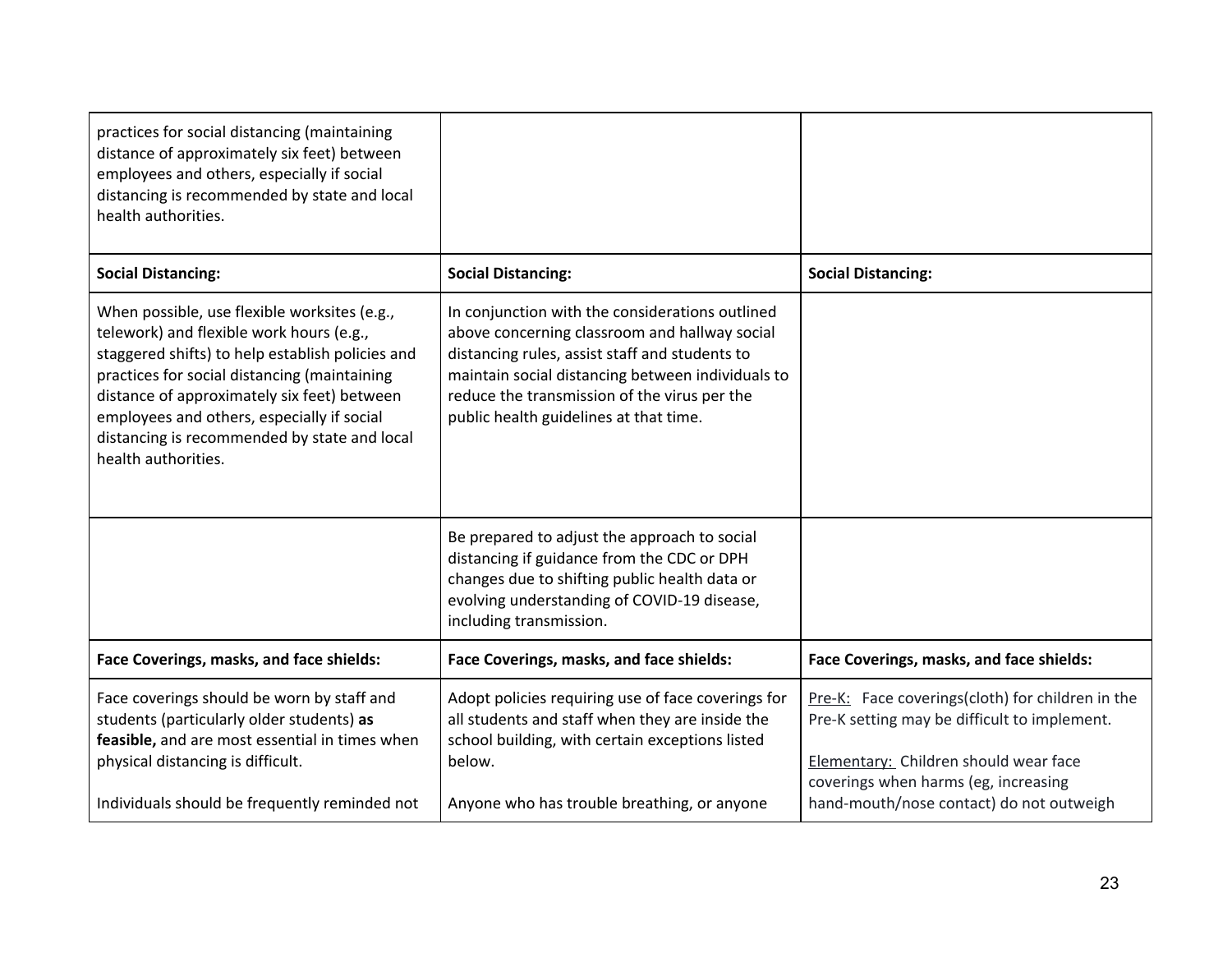| to touch the face covering and to wash their<br>hands frequently. Information should be<br>provided to staff, students, and students'<br>families on proper use, removal, and washing of<br>cloth face coverings.<br>Note: Cloth face coverings should not be placed<br>on:<br>Children younger than two years old<br>Anyone who has trouble breathing or is<br>unconscious<br>Anyone who is incapacitated | who is unconscious, incapactitated or otherwise<br>unable to remove the mask without assistance,<br>face coverings and masks should not be required,<br>per CDC guidance.<br>For anyone who has a medical reason making it<br>unsafe to wear a face covering, masks should not<br>be required.<br>Be prepared to provide a mask to any student or<br>staff members who do not have one. | benefits (potential COVID-19 risk reduction).<br>Secondary:<br>Universal face coverings in middle and high<br>schools when not able to maintain a 6-foot<br>distance (students and adults).<br>When developing policy regarding the use of<br>cloth face coverings by students or school staff,<br>school districts and health advisors should<br>consider whether the use of cloth face<br>coverings is developmentally appropriate and<br>feasible and whether the policy can be<br>instituted safely. If not developmentally<br>feasible, which may be the case for younger<br>students, and cannot be done safely (eg, the<br>face covering makes wearers touch their face<br>more than they otherwise would), schools may<br>choose to not require their use when physical<br>distancing measures can be effectively<br>implemented. |
|------------------------------------------------------------------------------------------------------------------------------------------------------------------------------------------------------------------------------------------------------------------------------------------------------------------------------------------------------------------------------------------------------------|-----------------------------------------------------------------------------------------------------------------------------------------------------------------------------------------------------------------------------------------------------------------------------------------------------------------------------------------------------------------------------------------|-------------------------------------------------------------------------------------------------------------------------------------------------------------------------------------------------------------------------------------------------------------------------------------------------------------------------------------------------------------------------------------------------------------------------------------------------------------------------------------------------------------------------------------------------------------------------------------------------------------------------------------------------------------------------------------------------------------------------------------------------------------------------------------------------------------------------------------------|
|                                                                                                                                                                                                                                                                                                                                                                                                            | <b>Health Monitoring Plan Back to Top</b>                                                                                                                                                                                                                                                                                                                                               |                                                                                                                                                                                                                                                                                                                                                                                                                                                                                                                                                                                                                                                                                                                                                                                                                                           |
| Planning and distribution of information:                                                                                                                                                                                                                                                                                                                                                                  | Planning and distribution of information:                                                                                                                                                                                                                                                                                                                                               | Planning and distribution of information:                                                                                                                                                                                                                                                                                                                                                                                                                                                                                                                                                                                                                                                                                                                                                                                                 |
| Monitor absenteeism of students and<br>employees, cross-train staff, and create a roster<br>of trained back-up staff.                                                                                                                                                                                                                                                                                      | Included in the LEA reopening plan written<br>protocols for monitoring of symptoms that could<br>be related to COVID-19, with the goal of<br>decreasing the risk of spreading or contracting<br>the virus and maintaining oversight related to<br>the pandemic while complying with relevant<br>privacy and health laws.                                                                |                                                                                                                                                                                                                                                                                                                                                                                                                                                                                                                                                                                                                                                                                                                                                                                                                                           |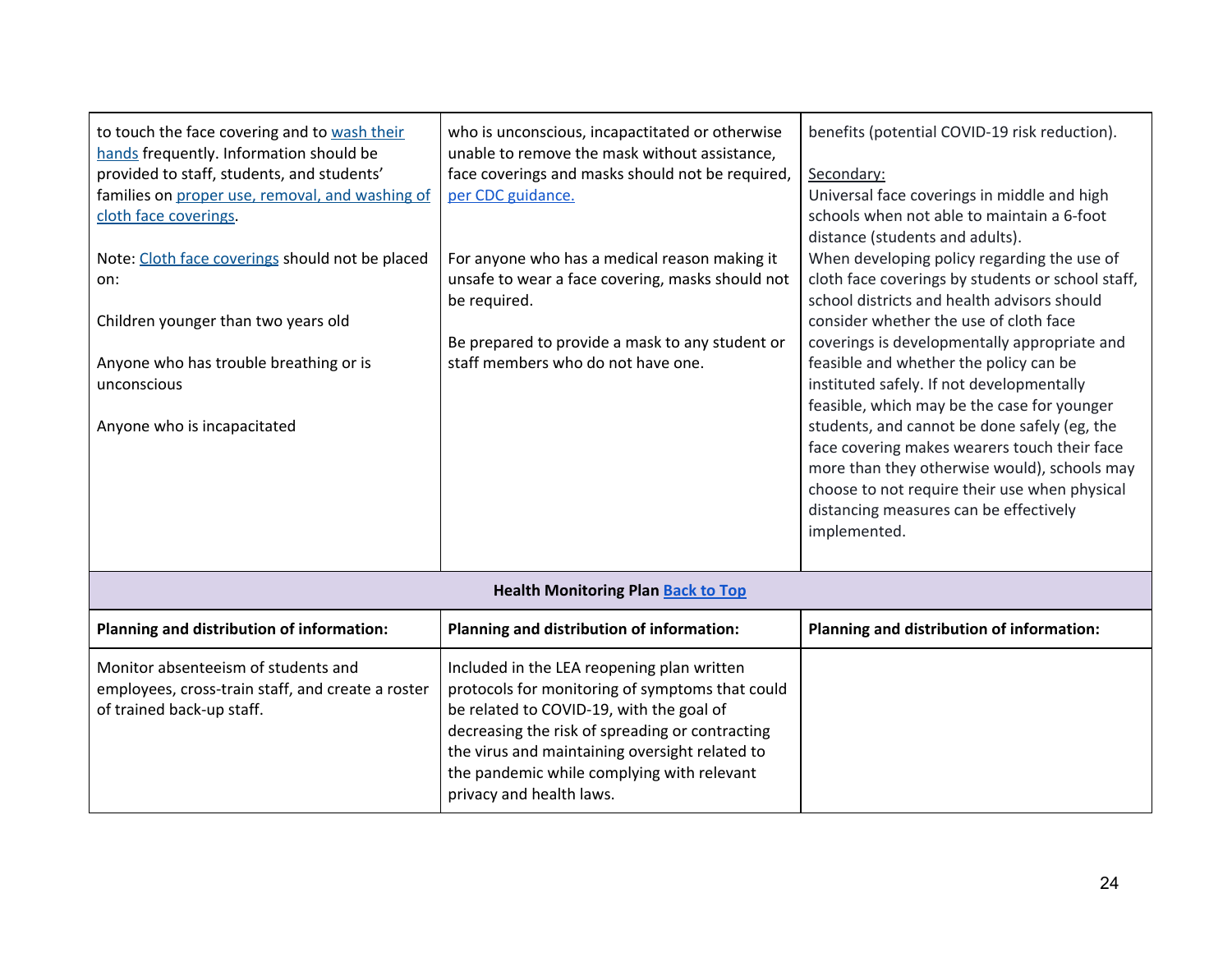| <b>Recognize signs and symptoms</b><br>If feasible, conduct daily health checks (e.g.<br>temperature screening and/or symptom<br>checking) of staff and students.                                                                                                                                                                                                                                                                                                                               |                                                                                                                                                                                                                                                                                                                                                                                                                                          |  |
|-------------------------------------------------------------------------------------------------------------------------------------------------------------------------------------------------------------------------------------------------------------------------------------------------------------------------------------------------------------------------------------------------------------------------------------------------------------------------------------------------|------------------------------------------------------------------------------------------------------------------------------------------------------------------------------------------------------------------------------------------------------------------------------------------------------------------------------------------------------------------------------------------------------------------------------------------|--|
| Health checks should be conducted safely and<br>respectfully, and in accordance with any<br>applicable privacy laws and regulations. School<br>administrators may use examples of screening<br>methods in CDC's supplemental Guidance for<br>Child Care Program that Remain Open as a<br>guide for screening children and CDC's General<br>Business FAQs for screening staff.<br>Encourage any organizations that share or use<br>the school facilities to also follow these<br>considerations. |                                                                                                                                                                                                                                                                                                                                                                                                                                          |  |
|                                                                                                                                                                                                                                                                                                                                                                                                                                                                                                 | <b>Containment Plan Back to Top</b>                                                                                                                                                                                                                                                                                                                                                                                                      |  |
| <b>Isolate and Transport Those Who are Sick</b>                                                                                                                                                                                                                                                                                                                                                                                                                                                 | <b>Isolate and Transport Those Who are Sick</b>                                                                                                                                                                                                                                                                                                                                                                                          |  |
| Make sure that staff and families know that<br>they (staff) or their children (families) should<br>not come to school, and that they should notify<br>school officials (e.g., the designated COVID-19<br>point of contact) if they (staff) or their child<br>(families) become sick with COVID-19<br>symptoms, test positive for COVID-19, or have<br>been exposed to someone with COVID-19<br>symptoms or a confirmed or suspected case.<br>Immediately separate staff and children with       | Include in the LEA reopening plan written<br>protocols for containment and immediate<br>response if an individual has signs or symptoms<br>of COVID-19, there is a known exposure, or a<br>member of the school community has a<br>confirmed diagnosis of COVID-19. It should<br>include:<br>Immediate coordination with the local health<br>department, including being ready to comply<br>with requests for information from the local |  |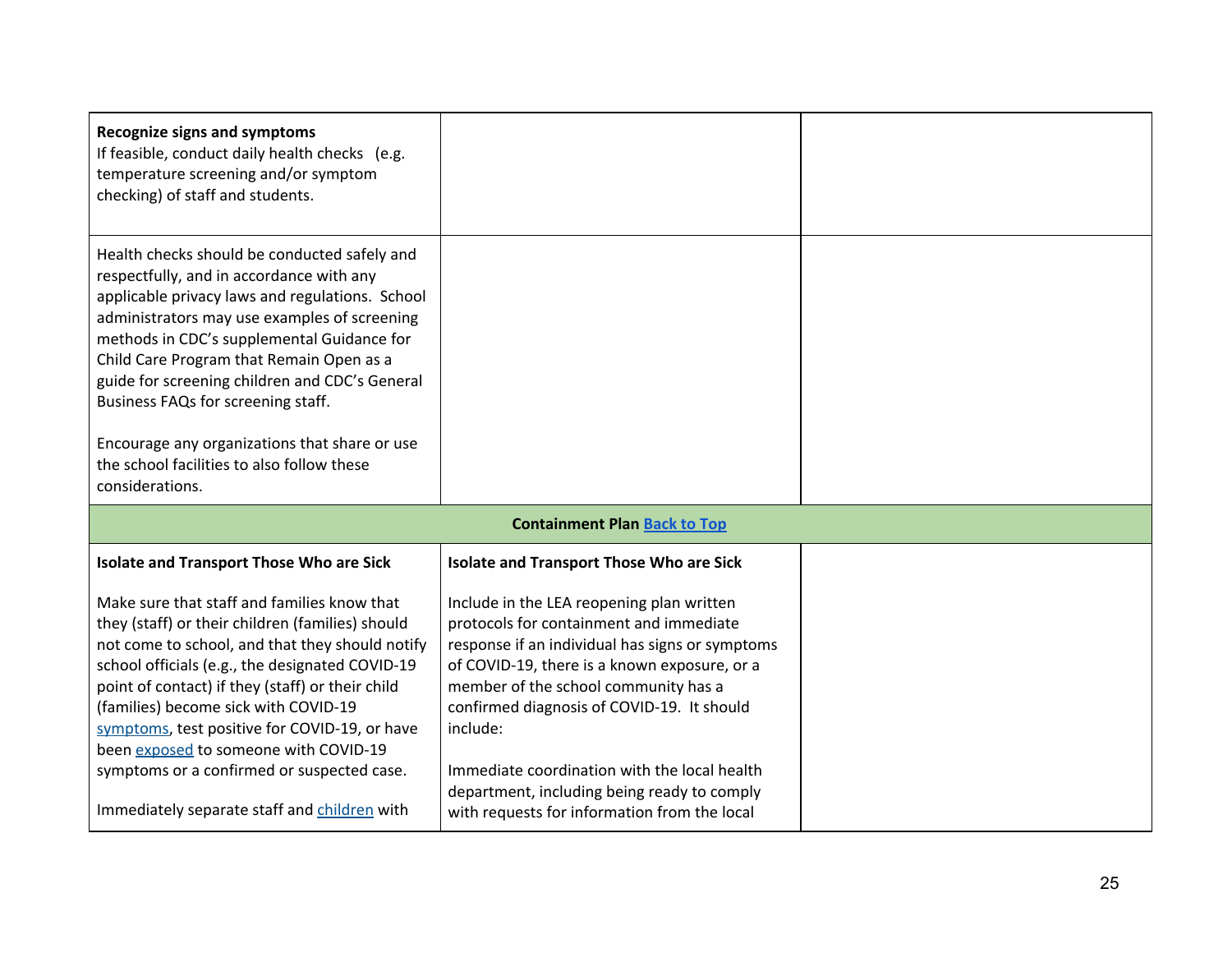| COVID-19 symptoms (such as fever, cough, or<br>shortness of breath) at school. Individuals who<br>are sick should go home or to a healthcare<br>facility depending on how severe their<br>symptoms are, and follow CDC guidance for<br>caring for oneself and others who are sick.<br>Work with school administrators, nurses, and<br>other healthcare providers to identify an<br>isolation room or area to separate anyone who<br>has COVID-19 symptoms or tests positive but<br>does not have symptoms. School nurses and<br>other healthcare providers should use Standard<br>and Transmission-Based Precautions when<br>caring for sick people. See: What Healthcare<br><b>Personnel Should Know About Caring for</b><br>Patients with Confirmed or Possible COVID-19<br>Infection.<br>Establish procedures for safely transporting<br>anyone who is sick to their home or to a<br>healthcare facility. If you are calling an<br>ambulance or bringing someone to the hospital,<br>try to call first to alert them that the person<br>may have COVID-19. | health department to assist with contact tracing.<br>Identification of a response team within the<br>school and LEA with specific responsibilities.<br>Consideration of what signs and symptoms<br>exhibited by students or staff would require their<br>immediate dismissal from school; for what<br>period of time; and conditions for their<br>re-admittance to school.<br>Identify an "isolation room" (besides the health<br>office) to accommodate students who exhibit<br>symptoms consistent with COVID-19 until a<br>parent or guardian arrives. Students should<br>remain supervised in the isolation room. For the<br>purposes of contact tracing, schools should log<br>all persons who enter the room. The individual<br>supervising the room must be equipped with<br>proper PPE. |  |
|---------------------------------------------------------------------------------------------------------------------------------------------------------------------------------------------------------------------------------------------------------------------------------------------------------------------------------------------------------------------------------------------------------------------------------------------------------------------------------------------------------------------------------------------------------------------------------------------------------------------------------------------------------------------------------------------------------------------------------------------------------------------------------------------------------------------------------------------------------------------------------------------------------------------------------------------------------------------------------------------------------------------------------------------------------------|-------------------------------------------------------------------------------------------------------------------------------------------------------------------------------------------------------------------------------------------------------------------------------------------------------------------------------------------------------------------------------------------------------------------------------------------------------------------------------------------------------------------------------------------------------------------------------------------------------------------------------------------------------------------------------------------------------------------------------------------------------------------------------------------------|--|
| <b>Notify Health Officials and Close Contacts</b><br>In accordance with state and local laws and<br>regulations, school administrators should notify<br>local health officials, staff, and families<br>immediately of any case of COVID-19 while<br>maintaining confidentiality in accordance with                                                                                                                                                                                                                                                                                                                                                                                                                                                                                                                                                                                                                                                                                                                                                            | If any person who has been present in school has<br>a confirmed diagnosis of COVID-19 the local<br>health department must be notified<br>immediately.                                                                                                                                                                                                                                                                                                                                                                                                                                                                                                                                                                                                                                           |  |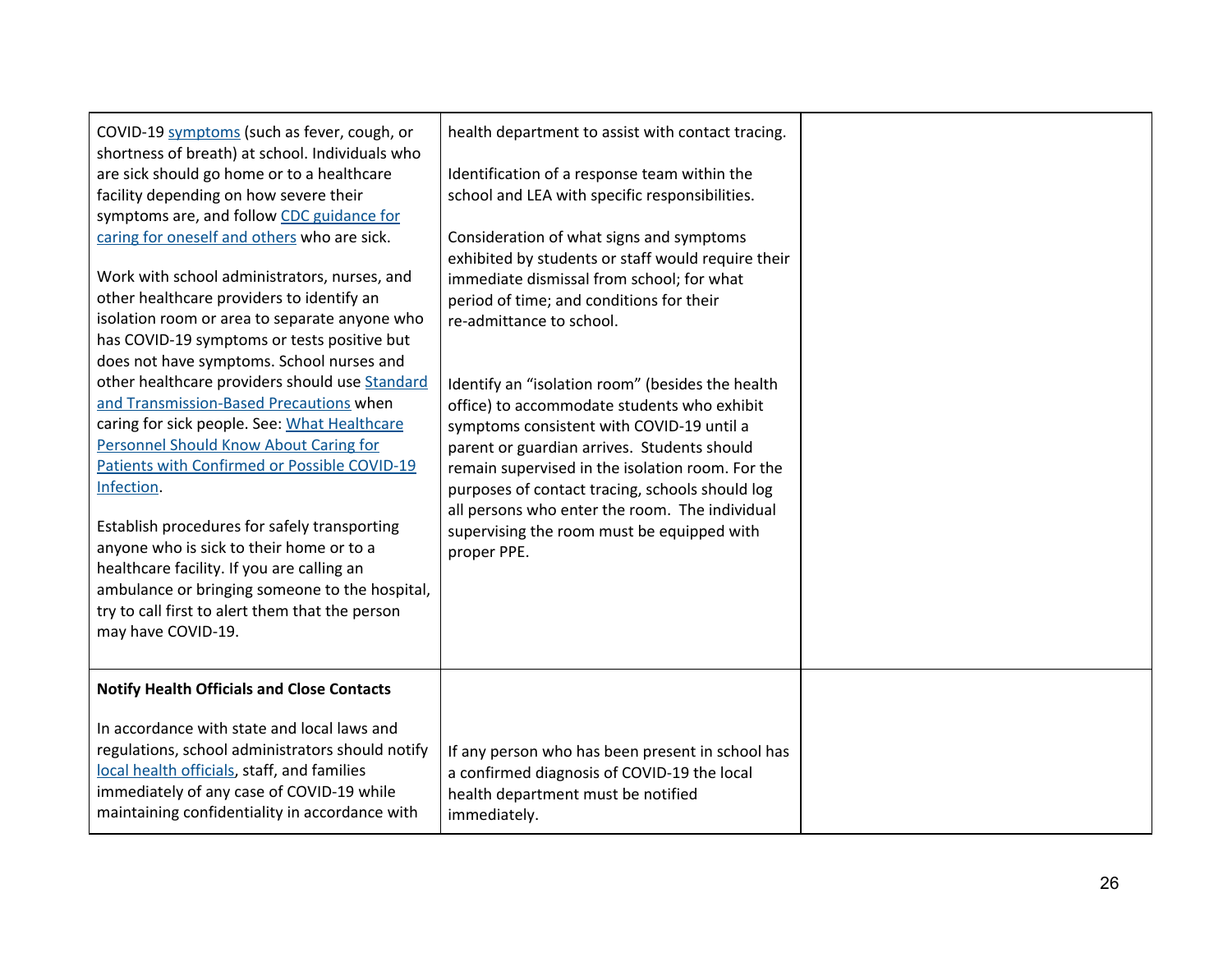| the Americans with Disabilities Act (ADA).<br>Inform those who have had close contact with a<br>person diagnosed with COVID-19 to stay home<br>and self-monitor for symptoms, and follow CDC<br>guidance if symptoms develop.                                                                                                                                                                                       |                                                                                                                                                                                                                                              |  |
|---------------------------------------------------------------------------------------------------------------------------------------------------------------------------------------------------------------------------------------------------------------------------------------------------------------------------------------------------------------------------------------------------------------------|----------------------------------------------------------------------------------------------------------------------------------------------------------------------------------------------------------------------------------------------|--|
| <b>Clean and Disinfect</b><br>Close off areas used by a sick person and do not<br>use these areas until after cleaning and<br>disinfecting<br>Wait at least 24 hours before cleaning and<br>disinfecting. If 24 hours is not feasible, wait as<br>long as possible. Ensure safe and correct use<br>and storage of cleaning and disinfection<br>products, including storing products securely<br>away from children. | Initiate recommended CDC cleaning procedures<br>following a confirmed case of COVID-19.<br>Review CDC guidance to ensure compliance with<br>the most up to date information regarding<br>containment.                                        |  |
| <b>Advise Staff and Families of Sick Students of</b><br><b>Home Isolation Criteria</b><br>Sick staff members or students should not<br>return until they have met the CDC's criteria to<br>discontinue home isolation.                                                                                                                                                                                              |                                                                                                                                                                                                                                              |  |
|                                                                                                                                                                                                                                                                                                                                                                                                                     | Create a consistent policy for dismissal of<br>students or staff who exhibit symptoms of<br>COVID-19 and must be dismissed from school.<br>Include input, where appropriate, from the local<br>health department, school medical advisor and |  |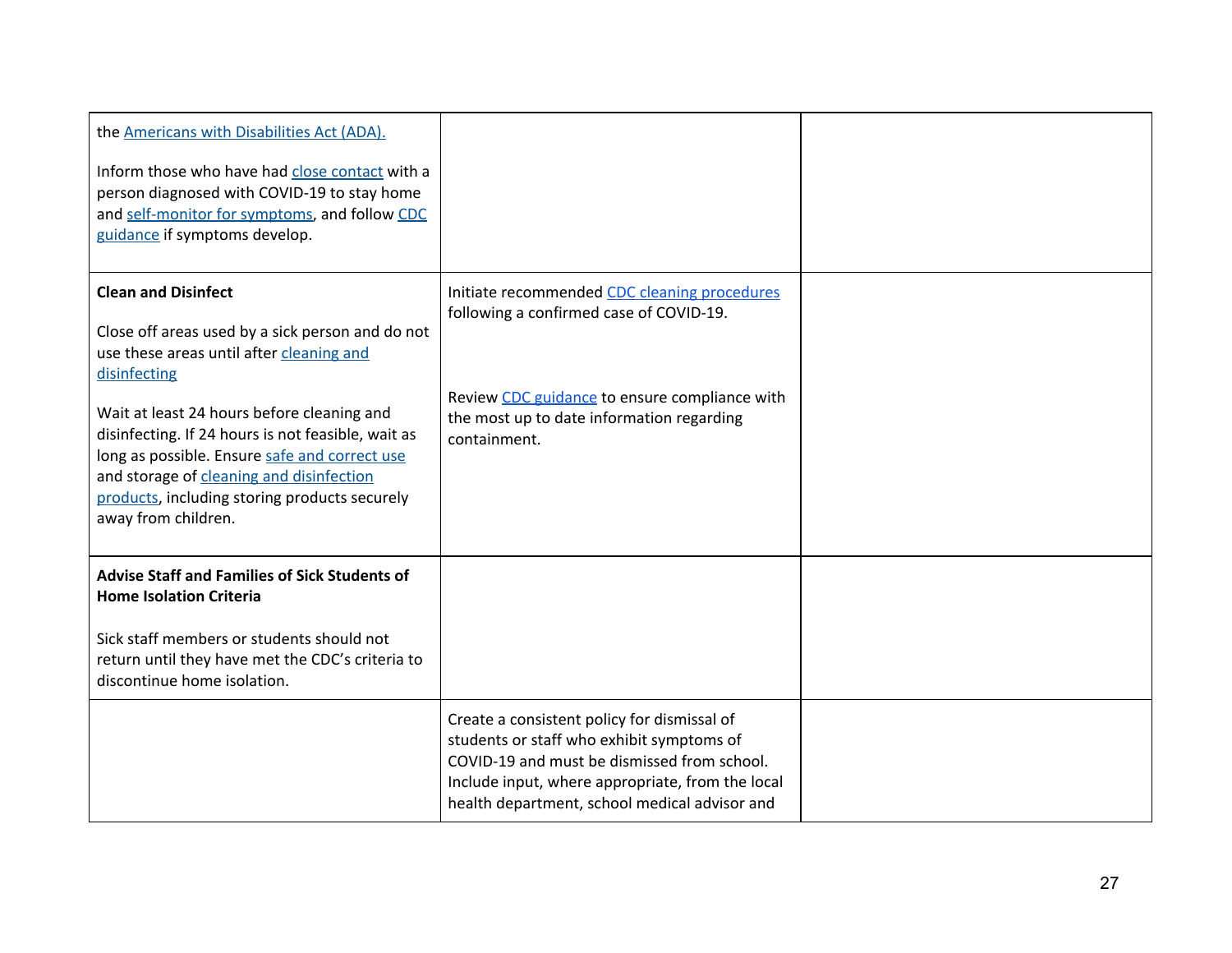| school nurse supervisor.                                                                                                                                                                                                                                                                                                                                          |  |
|-------------------------------------------------------------------------------------------------------------------------------------------------------------------------------------------------------------------------------------------------------------------------------------------------------------------------------------------------------------------|--|
|                                                                                                                                                                                                                                                                                                                                                                   |  |
| Cancellation of Classes, Remote Learning, and Re-opening Plans Back to Top                                                                                                                                                                                                                                                                                        |  |
| Develop a plan for school class cancellations and<br>reopening to be implemented in the event that<br>the superintendent, their designee, or state<br>government suspends or cancels in-school<br>classes for some or all participants.                                                                                                                           |  |
| Notify and consult with the CSDE immediately if<br>the LEA is contemplating class cancellations.                                                                                                                                                                                                                                                                  |  |
| Assume that any decision about school closure,<br>reopening, or cancellation of school events will<br>be made in coordination/collaboration with local<br>health officials, and with the advice of the school<br>medical advisor (if any) and school nurse<br>supervisor.                                                                                         |  |
| Anticipate that recommendations for the<br>geographic scope (e.g., a single school, multiple<br>schools, the full district, regionally), whether it<br>will be partial or total, and duration of school<br>dismissals will be made on a case-by-case basis<br>using the most up-to-date information about<br>COVID-19 and the specific cases in the<br>community. |  |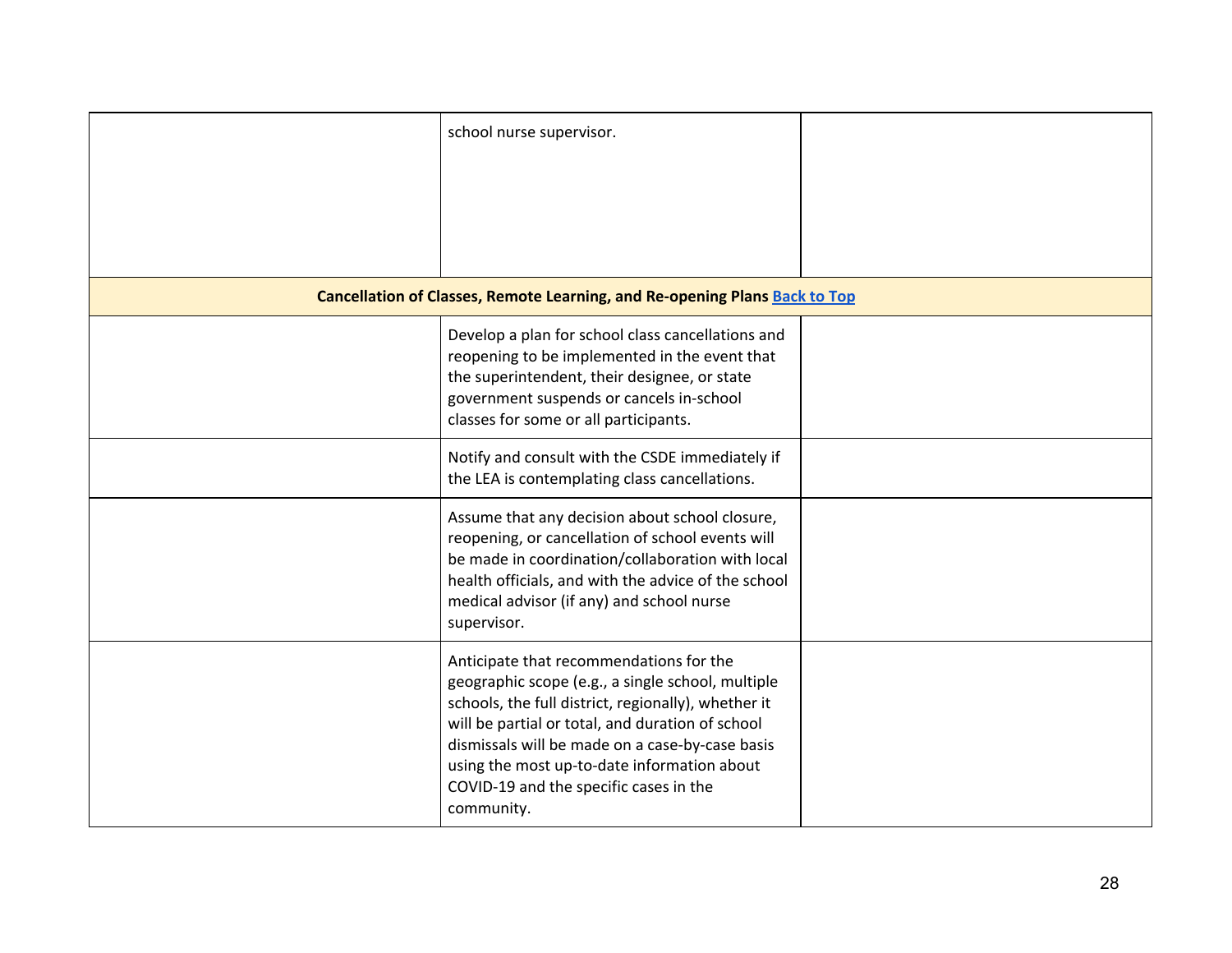|                                                     | Include a communication plan and clear policies<br>for faculty and staff regarding individual roles<br>and responsibilities in the event of a shutdown<br>occurring during the school year.                                                                                                                                                                  |                                                     |  |
|-----------------------------------------------------|--------------------------------------------------------------------------------------------------------------------------------------------------------------------------------------------------------------------------------------------------------------------------------------------------------------------------------------------------------------|-----------------------------------------------------|--|
|                                                     | Prioritize ongoing educational opportunities<br>when drafting the plan for shutdown. Materials<br>for continuity of learning must be made available<br>to allow for school sessions to continue<br>remotely.                                                                                                                                                 |                                                     |  |
| <b>Future Planning for Remote Blended Learning:</b> | <b>Future Planning for Remote Blended Learning:</b>                                                                                                                                                                                                                                                                                                          | <b>Future Planning for Remote Blended Learning:</b> |  |
|                                                     | Be prepared to provide remote blended learning<br>opportunities immediately upon the cancellation<br>of in-school classes.                                                                                                                                                                                                                                   |                                                     |  |
|                                                     | Develop a plan for extended absences and<br>communicate it with parents or guardians in the<br>event of a second extended closure. Particular<br>attention must be placed on communicating the<br>distribution of food and devices or learning<br>materials. Materials must be modified for use by<br>students who are differently abled or<br>multilingual. |                                                     |  |
|                                                     | <b>Academics Back to Top</b>                                                                                                                                                                                                                                                                                                                                 |                                                     |  |
| <b>Special Education:</b>                           | <b>Special Education:</b>                                                                                                                                                                                                                                                                                                                                    | <b>Special Education:</b>                           |  |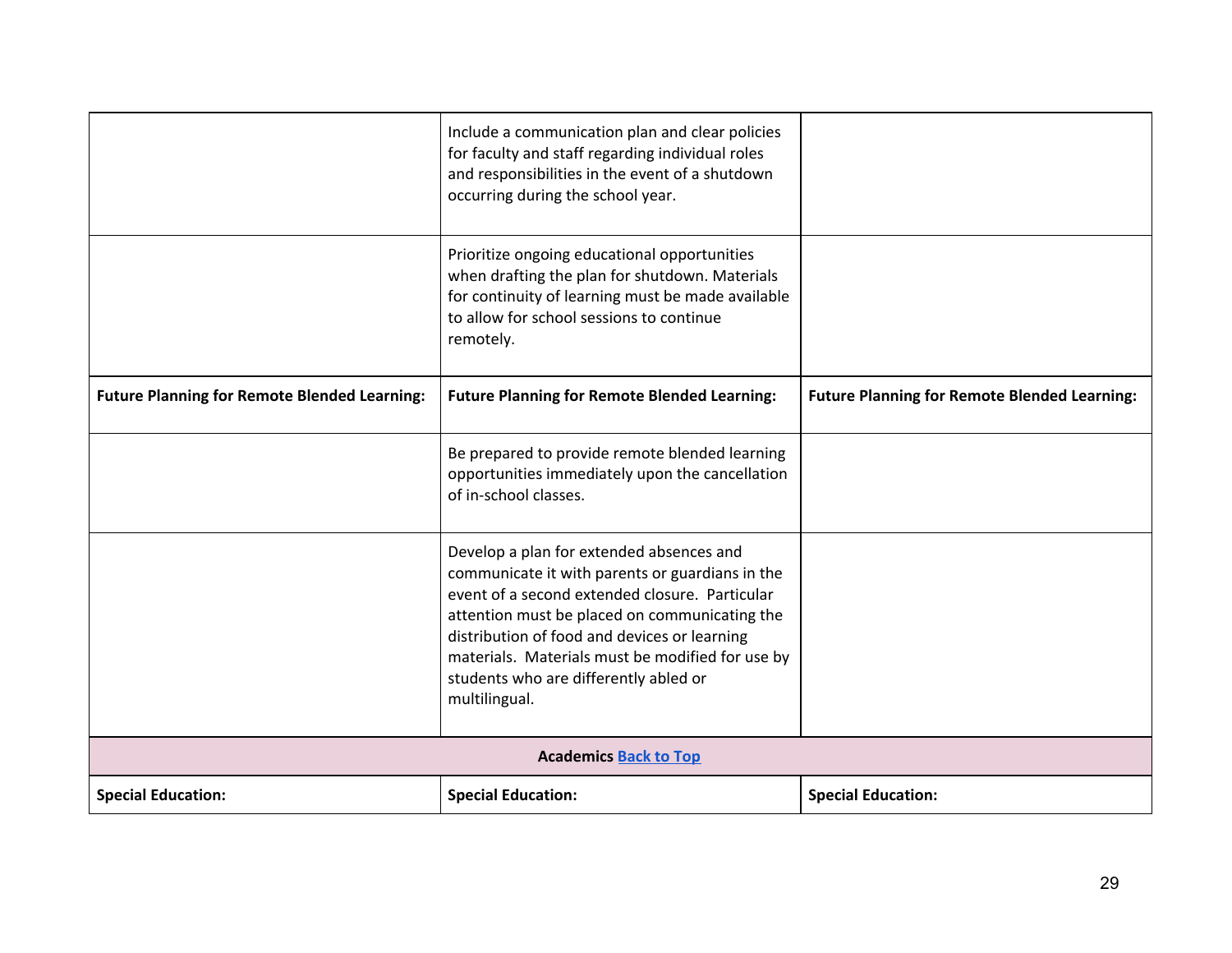| Prepare with the understanding there has been<br>no waiver of requirements under IDEA for<br>provision of free and appropriate public<br>education (FAPE) in the least restrictive<br>environment (LRE). During COVID-19 school<br>closures, schools were required to provide FAPE<br>consistent with the need to protect the health<br>and safety of students, as well as those<br>individuals providing education, specialized<br>instruction, and related services to these<br>students. Schools may not have been able to<br>provide all services in the same manner that they<br>are typically provided. Federal disability law<br>allows for flexibility in determining how to meet<br>the individualized needs of students receiving<br>special education services. |                                                                                                                                                                                                                                                                                                                                                                                                                                                                                                                                                                                                                                                                                                                                                                              |
|----------------------------------------------------------------------------------------------------------------------------------------------------------------------------------------------------------------------------------------------------------------------------------------------------------------------------------------------------------------------------------------------------------------------------------------------------------------------------------------------------------------------------------------------------------------------------------------------------------------------------------------------------------------------------------------------------------------------------------------------------------------------------|------------------------------------------------------------------------------------------------------------------------------------------------------------------------------------------------------------------------------------------------------------------------------------------------------------------------------------------------------------------------------------------------------------------------------------------------------------------------------------------------------------------------------------------------------------------------------------------------------------------------------------------------------------------------------------------------------------------------------------------------------------------------------|
| Treat students eligible for special education and<br>other special populations as general education<br>students first. Guidance and policies related to<br>school reopening plans apply to all students,<br>including students with special needs who qualify<br>for individual education programs under IDEA<br>and accommodation plans for eligible students<br>under section 504 of the Rehabilitation Act. If<br>students with disabilities are unable to access<br>the reopening plans as designed, facilitate<br>individualized and alternative means of re-entry<br>based upon student need, present levels of<br>functioning, developmental levels, and<br>student/parent input. Consider blended learning<br>schedules if needed.                                 | Every child and adolescent with a disability is<br>entitled to a free and appropriate education<br>and is entitled to special education services<br>based on their individualized education<br>program (IEP). Students receiving special<br>education services may be more negatively<br>affected by distance-learning and may be<br>disproportionately impacted by interruptions in<br>regular education. It may not be feasible,<br>depending on the needs of the individual child<br>and adolescent, to adhere both to distancing<br>guidelines and the criteria outlined in a specific<br>IEP. Attempts to meet physical distancing<br>guidelines should meet the needs of the<br>individual child and may require creative<br>solutions, often on a case-by-case basis. |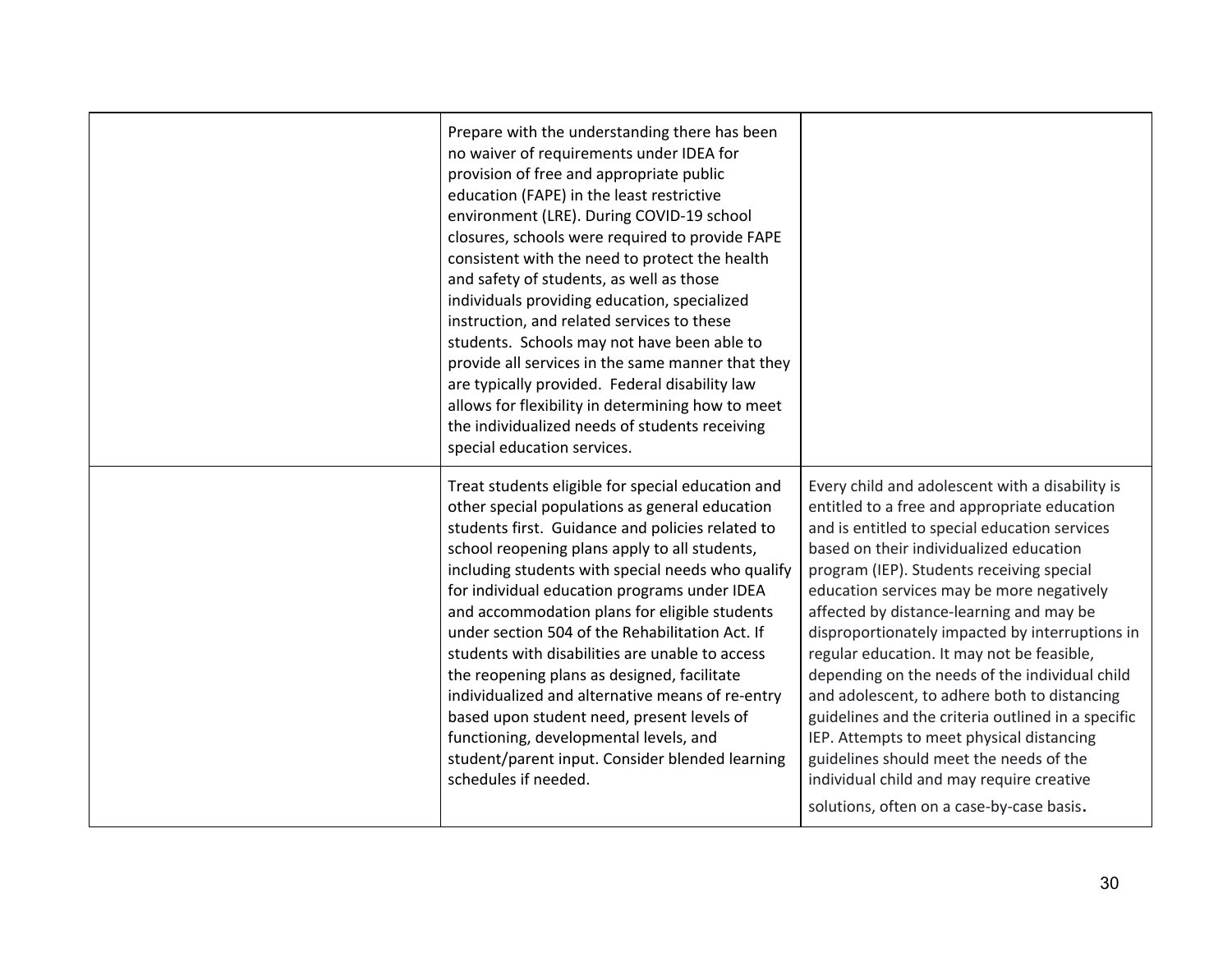|                          | Do not make programming decisions based on a<br>student's disability category. However, the<br>nature and or severity of a student's disability<br>may require unique considerations. Protocols<br>should consider the student's developmental<br>level and skills.                                                                                                                                                                                                                                                                                                                                                                                                                                                                                                                                                                                                          |                          |
|--------------------------|------------------------------------------------------------------------------------------------------------------------------------------------------------------------------------------------------------------------------------------------------------------------------------------------------------------------------------------------------------------------------------------------------------------------------------------------------------------------------------------------------------------------------------------------------------------------------------------------------------------------------------------------------------------------------------------------------------------------------------------------------------------------------------------------------------------------------------------------------------------------------|--------------------------|
| <b>English Learners:</b> | <b>English Learners:</b>                                                                                                                                                                                                                                                                                                                                                                                                                                                                                                                                                                                                                                                                                                                                                                                                                                                     | <b>English Learners:</b> |
|                          | Understand that like all other students, ELs are<br>entitled to FAPE. The Civils Rights Action of 1964,<br>Title IV, the Equal Educational Opportunities Act<br>(1974) and the Elementary and Secondary<br>Education Act (1965) provide guidance on the<br>services to which ELs are entitled. ELs must have<br>access to the to the general education curriculum<br>as well as to a supplemental language program.<br>During school closures due to COVID-19, ELs<br>continue to be entitled to receive their<br>supplemental EL instructional program in<br>addition to their general education program of<br>mainstream, grade-level and content-area<br>instruction. Such language instructional<br>education programs may consist of a range of<br>services, including bilingual education, English as<br>a Second Language (ESL), Sheltered Instruction<br>and others. |                          |
|                          | Comply with the requirement that eligible<br>students in bilingual mandated districts are<br>offered bilingual education programs. During<br>COVID-19, schools districts that are mandated to                                                                                                                                                                                                                                                                                                                                                                                                                                                                                                                                                                                                                                                                                |                          |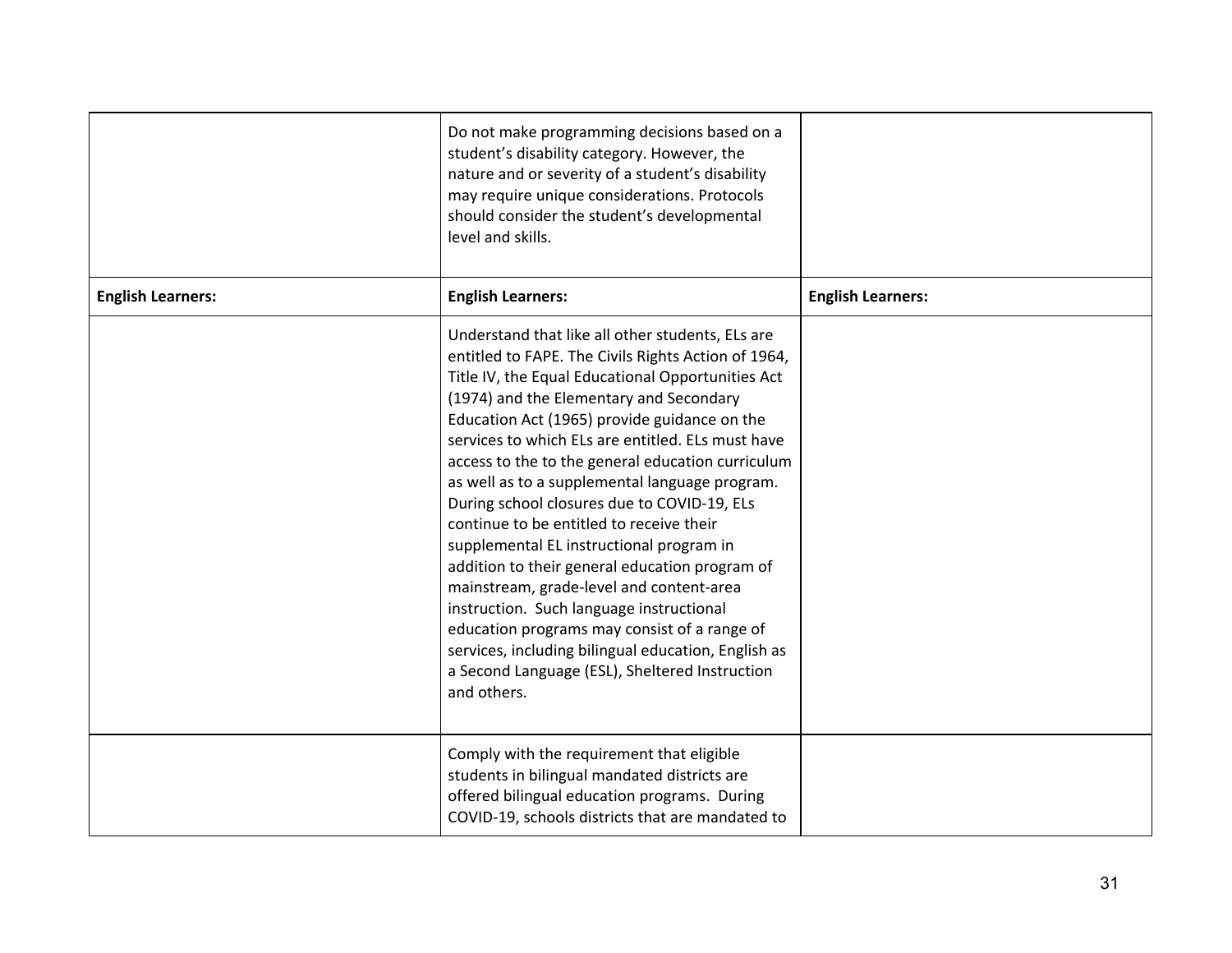|                                                                           | provide bilingual education remain required to<br>offer a bilingual program to eligible students who<br>have opted into the program. While program<br>implementation may be altered during COVID-19<br>as compared to transitional in-building<br>schooling, students in bilingual programs are still<br>entitled to receive native language support as<br>part of their schools' designed bilingual program<br>model. As with other language instruction<br>educational programs, when returning to<br>traditional schooling, bilingual programs must<br>continue. |                                                                           |
|---------------------------------------------------------------------------|---------------------------------------------------------------------------------------------------------------------------------------------------------------------------------------------------------------------------------------------------------------------------------------------------------------------------------------------------------------------------------------------------------------------------------------------------------------------------------------------------------------------------------------------------------------------|---------------------------------------------------------------------------|
|                                                                           | Communicate with parents and guardians that<br>have limited proficiency in English in a language<br>they understand as required by Title III of the<br>Elementary and Secondary Education Act. As<br>during traditional schooling, communications<br>during school closures due to COVID-19 may be<br>provided through translation and/or<br>interpretation.                                                                                                                                                                                                        |                                                                           |
|                                                                           | Provide ELs who are also identified as students<br>with disabilities, supports for their EL needs, as<br>well as supports for their disabilities. During<br>COVID-19, these dually identified students must<br>continue to receive these supports. As in times<br>with traditional schooling, dually identified<br>students should have their language needs<br>represented in their annual meetings about their<br>IEP.                                                                                                                                            |                                                                           |
| <b>Physical Education, Athletics, Arts and</b><br><b>Extracurricular:</b> | <b>Physical Education, Athletics, Arts and</b><br><b>Extracurricular:</b>                                                                                                                                                                                                                                                                                                                                                                                                                                                                                           | <b>Physical Education, Athletics, Arts and</b><br><b>Extracurricular:</b> |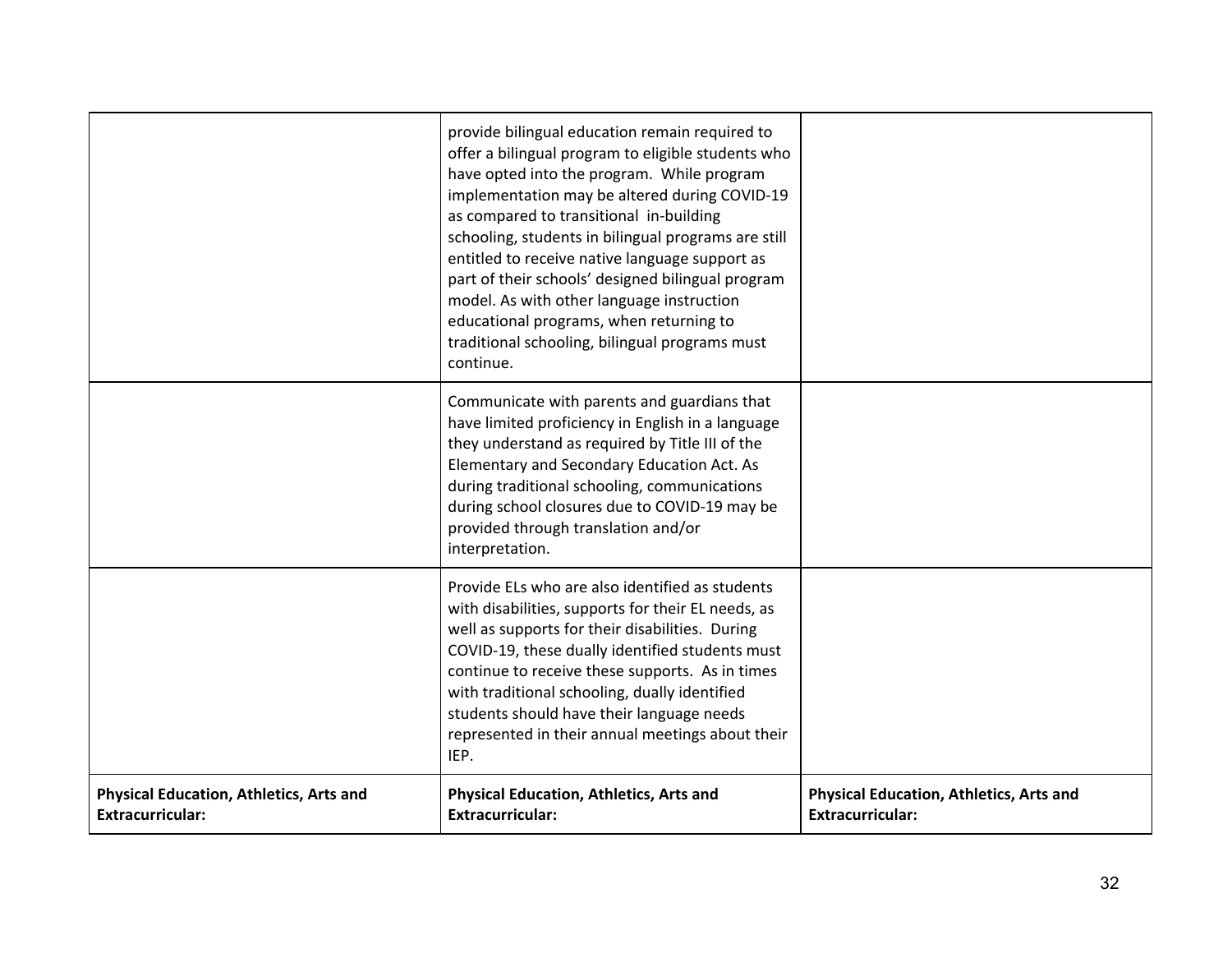| Follow all CDC, state, and local guidelines related<br>to social distancing and disinfecting areas and<br>equipment used for physical education and<br>physical activity, including recess.                                                                                                        | It is likely that sporting events, practices, and<br>conditioning sessions will be limited in many<br>locations. Preparticipation evaluations should<br>be conducted in alignment with the AAP<br><b>Preparticipation Physical Evaluation</b><br>Monograph, 5th ed, and state and local<br>guidance.<br>Particular avoidance of close physical proximity<br>in cases of increased exhalation (singing,<br>exercise); these activities are likely safest<br>outdoors and spread out. |
|----------------------------------------------------------------------------------------------------------------------------------------------------------------------------------------------------------------------------------------------------------------------------------------------------|-------------------------------------------------------------------------------------------------------------------------------------------------------------------------------------------------------------------------------------------------------------------------------------------------------------------------------------------------------------------------------------------------------------------------------------------------------------------------------------|
| Develop plans for the implementation of a<br>physical education, fine arts, and music<br>curriculum that consider the needs of all<br>students, including focusing on activities,<br>adaptations, and modifications of all education<br>decisions to ensure the full inclusion by all<br>students. |                                                                                                                                                                                                                                                                                                                                                                                                                                                                                     |
| <b>Family and Student Engagement Back to Top</b>                                                                                                                                                                                                                                                   |                                                                                                                                                                                                                                                                                                                                                                                                                                                                                     |
| Comply with all state and federal family<br>engagement requirements (e.g., School<br>Governance Councils and Title 1 requirements)<br>during the COVID-19 pandemic.                                                                                                                                |                                                                                                                                                                                                                                                                                                                                                                                                                                                                                     |
| Prepare to provide families with clear and<br>ongoing communication about what to expect,<br>during and prior to reopening. This includes, but<br>is not limited to, guidance on the school<br>protocols related to healthy and safety<br>guidelines.                                              |                                                                                                                                                                                                                                                                                                                                                                                                                                                                                     |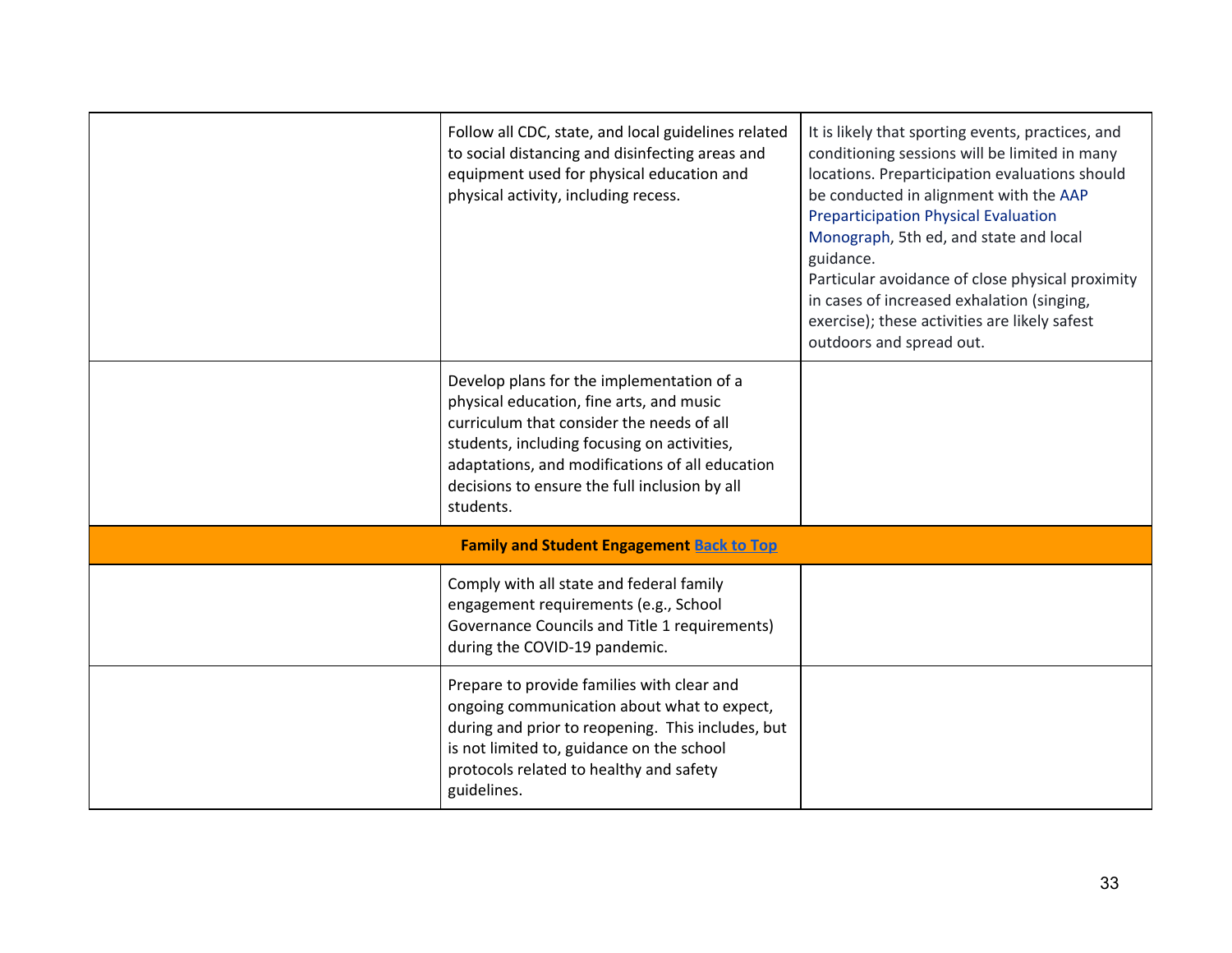|                                                                                                                                                                                                                                                                                                                                                                                                                                                                                                                                                                 | Continue to engage with families and students as<br>the reopening moves forward to ensure they are<br>informed and have the ability to provide<br>feedback.                                           |                                                                                                                                                                                                                                                                                                                                                                                                                                                                                                                                                                                                                                                                                                                                                                                                                                                                                                                                                                                     |
|-----------------------------------------------------------------------------------------------------------------------------------------------------------------------------------------------------------------------------------------------------------------------------------------------------------------------------------------------------------------------------------------------------------------------------------------------------------------------------------------------------------------------------------------------------------------|-------------------------------------------------------------------------------------------------------------------------------------------------------------------------------------------------------|-------------------------------------------------------------------------------------------------------------------------------------------------------------------------------------------------------------------------------------------------------------------------------------------------------------------------------------------------------------------------------------------------------------------------------------------------------------------------------------------------------------------------------------------------------------------------------------------------------------------------------------------------------------------------------------------------------------------------------------------------------------------------------------------------------------------------------------------------------------------------------------------------------------------------------------------------------------------------------------|
|                                                                                                                                                                                                                                                                                                                                                                                                                                                                                                                                                                 | Make reopen plans available on the LEA website,<br>accessible, and clearly identify the school liaison.                                                                                               |                                                                                                                                                                                                                                                                                                                                                                                                                                                                                                                                                                                                                                                                                                                                                                                                                                                                                                                                                                                     |
| <b>Social-Emotional Learning:</b>                                                                                                                                                                                                                                                                                                                                                                                                                                                                                                                               | <b>Social-Emotional Learning:</b>                                                                                                                                                                     | <b>Social-Emotional Learning:</b>                                                                                                                                                                                                                                                                                                                                                                                                                                                                                                                                                                                                                                                                                                                                                                                                                                                                                                                                                   |
| Encourage employees and students to take<br>breaks from watching, reading, or listening to<br>news stories about COVID-19, including social<br>media if they are feeling overwhelmed or<br>distressed.<br>Promote employees and students eating<br>healthy, exercising, getting sleep, and finding<br>time to unwind.<br>Encourage employees and students to talk with<br>people they trust about their concerns and how<br>they are feeling.<br>Consider posting signages for the national<br>distress hotline: 1-800-985-5990, or text<br>TalkWithUsto 66746. | Develop a detailed plan to re-engage all<br>students, staff, and families. Particularly identify<br>strategies to identify and engage populations and<br>specific students that have been disengaged. | The impacts of lost instructional time and social<br>emotional development on children and<br>adolescents should be anticipated, and schools<br>will need to be prepared to adjust curricula and<br>instructional practices accordingly without the<br>expectation that all lost academic progress can<br>be caught up. Plans to make up for lost<br>academic progress because of school closures<br>and distress associated with the pandemic<br>should be balanced by a recognition of the<br>likely continued distress of educators and<br>students that will persist when schools reopen.<br>If the academic expectations are unrealistic,<br>school will likely become a source of further<br>distress for students (and educators) at a time<br>when they need additional support. It is also<br>critical to maintain a balanced curriculum with<br>continued physical exercise and other learning<br>experiences rather than an exclusive emphasis<br>on core subject areas. |
|                                                                                                                                                                                                                                                                                                                                                                                                                                                                                                                                                                 | Prepare staff to identify issues related to abuse<br>and neglect in the context of the pandemic and<br>complete with all mandated reporting                                                           | "the emotional impact of the pandemic,<br>financial/employment concerns, social<br>isolations, and growing concerns about                                                                                                                                                                                                                                                                                                                                                                                                                                                                                                                                                                                                                                                                                                                                                                                                                                                           |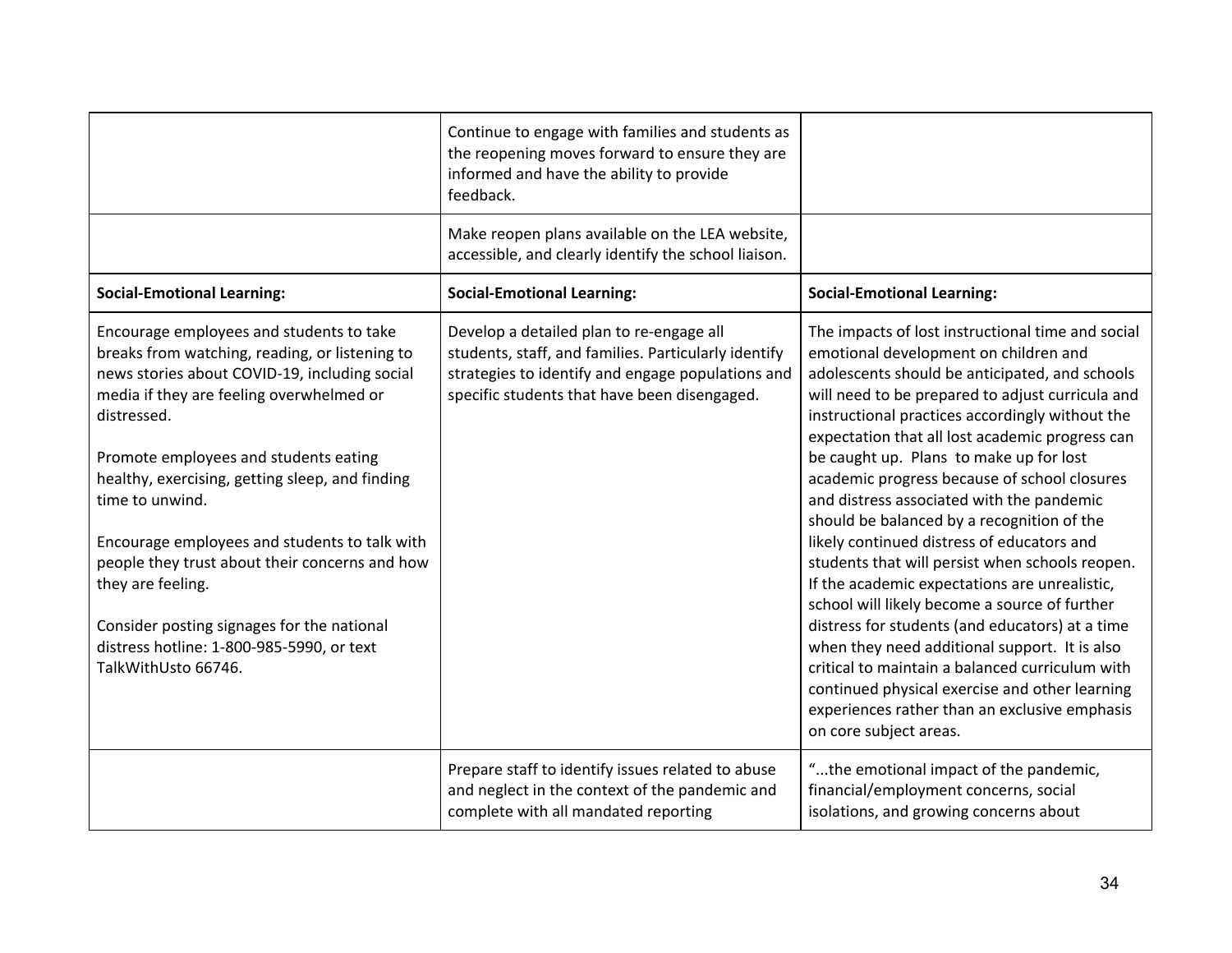|                                                   | requirements.                                                                                                                                                                                                                                    | systemic racial inequity-coupled with prolonged<br>limited access to critical school-based mental<br>health services and the support and assistance<br>of school professionals-demands careful<br>attention and planning as well"<br>Staff<br>" Resources such as Employee Assistance<br>Programs and other means to provide support<br>and mental health services should be<br>established prior to reopening |
|---------------------------------------------------|--------------------------------------------------------------------------------------------------------------------------------------------------------------------------------------------------------------------------------------------------|----------------------------------------------------------------------------------------------------------------------------------------------------------------------------------------------------------------------------------------------------------------------------------------------------------------------------------------------------------------------------------------------------------------|
| <b>After-school Programming:</b>                  | <b>After-school Programming:</b>                                                                                                                                                                                                                 | <b>After-school Programming:</b>                                                                                                                                                                                                                                                                                                                                                                               |
|                                                   | Programs receiving funding from the CSDE<br>through the State After School, Extended School<br>Hours (ESH) and 21st Century Community<br>Learning Centers (21CCLC) programs, consult<br>with the CSDE for individual grant-specific<br>guidance. |                                                                                                                                                                                                                                                                                                                                                                                                                |
|                                                   | Follow the requirements outlined in this<br>document, as applicable, including but not<br>limited to requiring the use of face coverings that<br>cover the nose and mouth, and maximizing social<br>distancing.                                  |                                                                                                                                                                                                                                                                                                                                                                                                                |
| <b>Career and Technical Education Back to Top</b> |                                                                                                                                                                                                                                                  |                                                                                                                                                                                                                                                                                                                                                                                                                |
|                                                   | Develop a plan for cleaning and disinfecting                                                                                                                                                                                                     |                                                                                                                                                                                                                                                                                                                                                                                                                |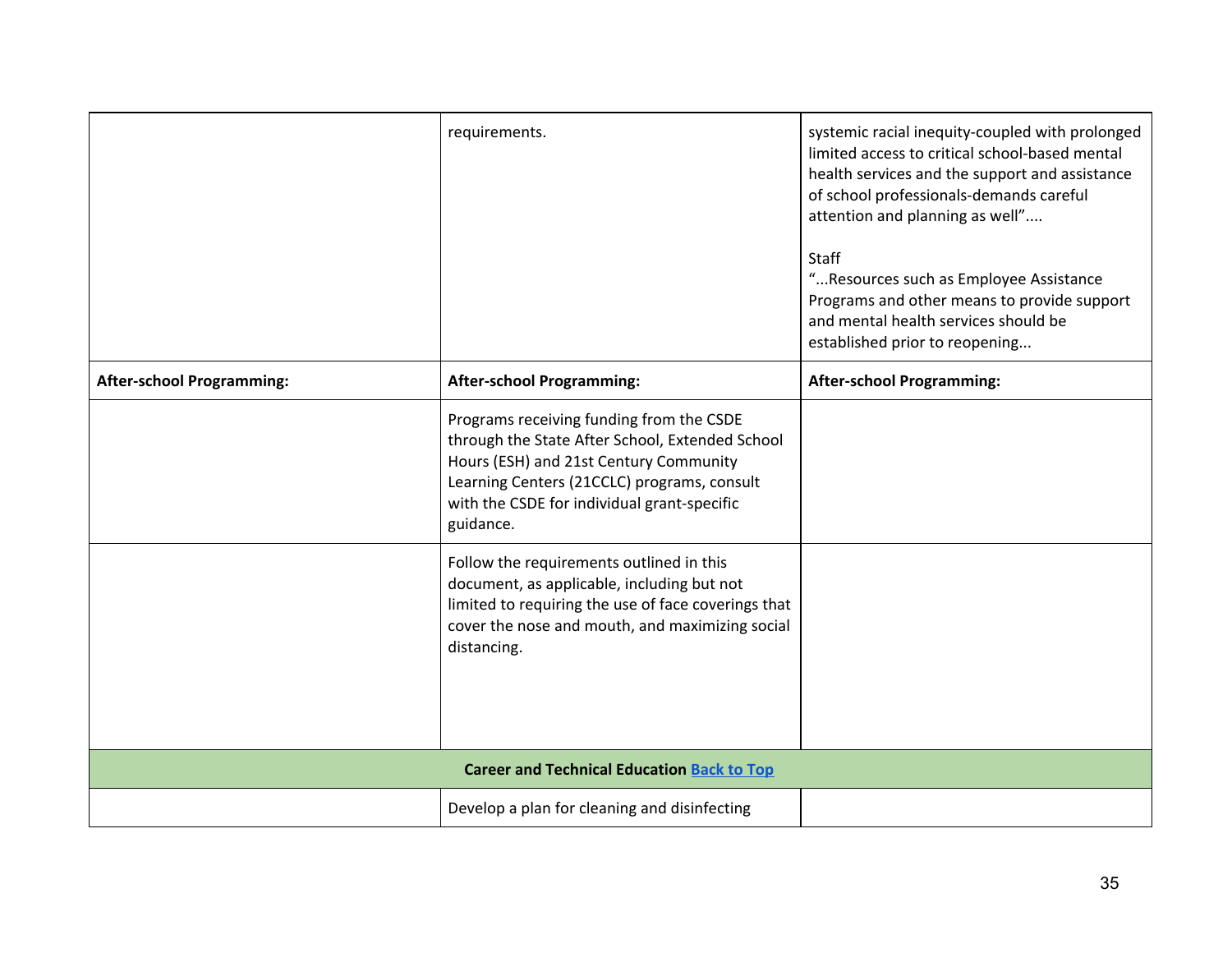|                                                                                                                                                                            | shared equipment in the shop or lab, before and<br>after each use. Many CTE courses assign tasks to<br>students who assist in cleanup at the end of<br>class, and the students should be trained in all<br>safety processes and procedures. Include a<br>properly labeled spray bottle or disinfectant wipe<br>near the equipment along with a small trash<br>receptacle. Include a process for collection<br>sanitation, and logging of equipment and tools. |                                  |
|----------------------------------------------------------------------------------------------------------------------------------------------------------------------------|---------------------------------------------------------------------------------------------------------------------------------------------------------------------------------------------------------------------------------------------------------------------------------------------------------------------------------------------------------------------------------------------------------------------------------------------------------------|----------------------------------|
|                                                                                                                                                                            | <b>Staffing and Personnel Back to Top</b>                                                                                                                                                                                                                                                                                                                                                                                                                     |                                  |
|                                                                                                                                                                            | <b>Certification and Personnel:</b>                                                                                                                                                                                                                                                                                                                                                                                                                           |                                  |
| Offer options for staff at higher risk for severe<br>illness that limit their exposure risk (e.g.<br>telework, modified job responsibilities).                             | Prepare with school human resources and board<br>counsel to comply with legal and regulatory<br>requirements related to personnel, including but<br>not limited to the EEOC guidance related to ADA<br>and the COVID-19 pandemic.                                                                                                                                                                                                                             |                                  |
|                                                                                                                                                                            | Assess how to engage a full roster of staff,<br>including potential substitute plans, and whether<br>stipends or changes in substitute pay is required<br>to support the needs of the school.                                                                                                                                                                                                                                                                 |                                  |
| Consistent with applicable law, put in place<br>policies to protect the privacy of people at<br>higher risk for severe illness regarding<br>underlying medical conditions. |                                                                                                                                                                                                                                                                                                                                                                                                                                                               |                                  |
| <b>Professional Development:</b>                                                                                                                                           | <b>Professional Development:</b>                                                                                                                                                                                                                                                                                                                                                                                                                              | <b>Professional Development:</b> |